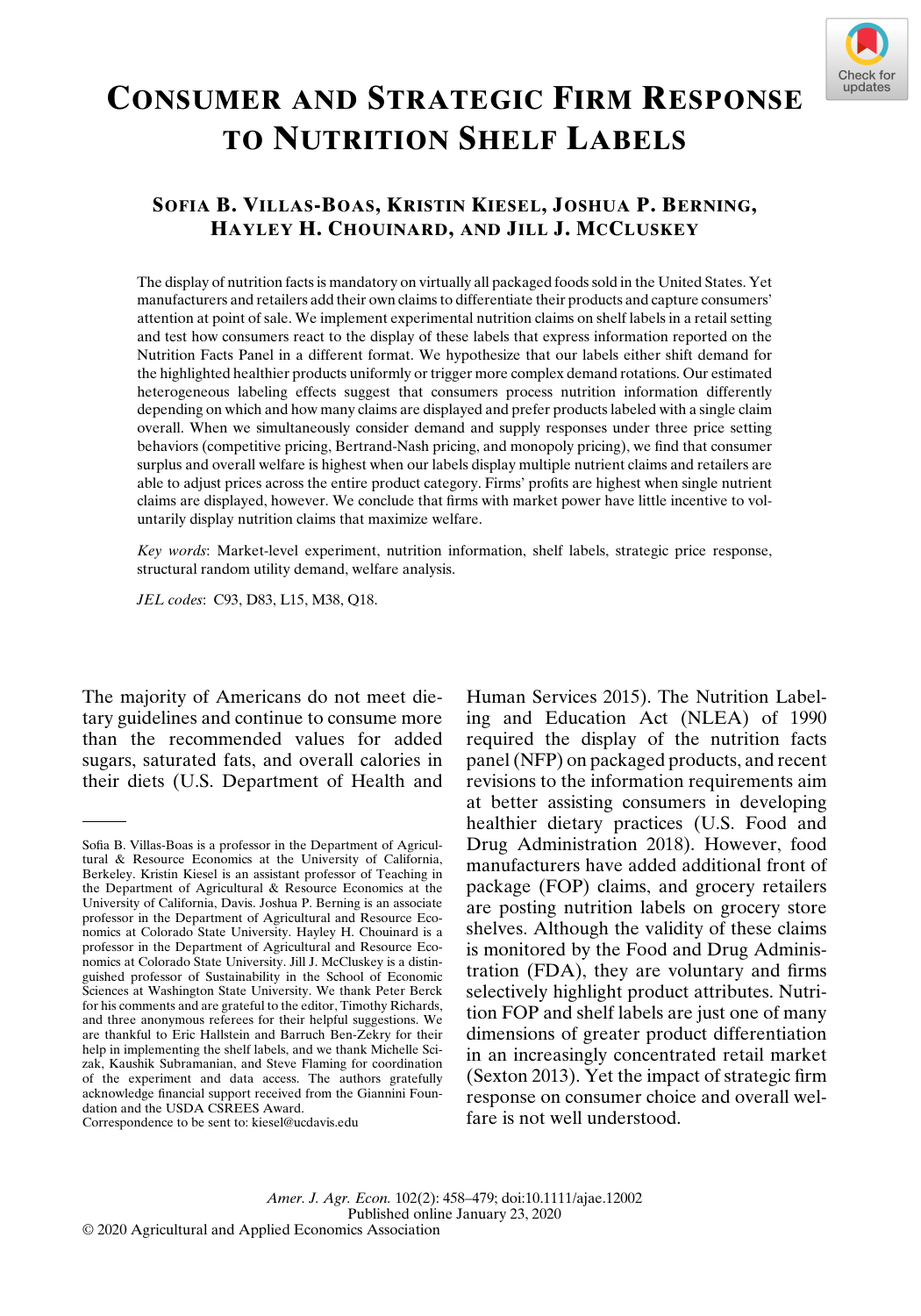In this paper we explore revealed consumer preferences for experimental nutrition shelf labels. We apply distinct experimental labeling treatments to one product category (microwave popcorn) in select stores of a national grocery retailer. Relying on models of persuasion and information developed in the advertising literature (Ackerberg 2001, 2003; Johnson and Myatt 2006; Rickard et al. 2011), we hypothesize that ourlabels either shift demand for the highlighted healthier products uniformly or trigger more complex rotations of product demand. We then estimate demand for microwave popcorn using store-level scanner data in a discrete choice framework (McFadden and Train 2000; Nevo 2000) and calculate willingness to pay (WTP) estimates for the labeled products. Finally, we consider potential strategic firm responses resulting from an actual implementation of such labels under several supply scenarios. In simulations we first estimate a pure switching effect induced by our labels while keeping prices constant and then allow prices to adjust in order to estimate overall welfare changes under various degrees of market power (Small and Rosen 1981; Petrin 2002; Allenby et al. 2014).

Because strategic firm response can limit the impact of nutrition labels overall, effective regulation of information provision requires accounting for this behavior (Weil, Grahman, and Fung 2013). Moorman, Ferraro, and Huber (2012) find that some food manufacturers decreased their nutritional quality due to NFP regulations, and Mohr, Lichtenstein, and Janiszewski (2012) detect that firms manipulated serving size to make the information displayed on NFPs less salient. Although the recent revisions of the information provided on NFPs incorporate some of these findings, consumers state that they prefer simple FOP nutrition labels (Berning, Chouinard, and McCluskey 2011; Becker et al. 2015). Consumers also appear willing to pay for the customization of information to help inform their choices (Balcombe et al. 2015). Firms have experimented with FOP labels for a while (Levy and Fein 1998; Williams 2005; Grunert and Wills 2007), and a shift in regulation toward simple claims has been recommended to the FDA (Institute of Medicine 2012).

The literature already suggests that selective and strategic claims can reduce consumers' price sensitivity (Nikolova and Inman 2015). The introduction of such labels can also result in a stigma and an unintended decrease in the willingness to pay for some products (Kanter, Messer, and Kaiser 2009). Marketers may shift part of their resources from traditional media advertising to in-store marketing, and retailers may continue to employ sophisticated shelf management strategies (Chandon et al. 2009). Our analysis of experimental nutrition shelf labels adds new insights to the literature as market-based studies that allow for interactions between demand and supply responses to these types of labels have not been conducted.

All of our shelf labels highlight healthier products. They do not uniformly increase or shift demand for these products, however. Instead, they seem to rotate demand by allowing consumers to re-evaluate their purchases in more complex ways. For example, consumers are willing to pay up to \$1.54 for a "No Trans Fat" (NTF) shelf label on average, even though this information is already easily accessible and highly salient. This willingness to pay declines when we add "low fat" (LF) as well as "low calorie" (LC) claims to our labels. Overall, consumers seem to prefer single claims posted on labels and value products highlighted by a LC shelf label more than unlabeled products. Strikingly, the almost identical set of products would need to be discounted when labeled with a LF claim.

Once we allow firms to adjust their prices in response to these observed differences in consumer preferences and simulate welfare changes, we find significant consumer welfare losses when adding single claim shelf labels compared to not displaying a label. Posting a comprehensive list of claims on a shelf label instead results in an increase in consumer surplus and the largest overall welfare change. This labeling treatment does not maximize profits, and firms would not voluntarily label their products in this way.

Our most important result reported here is that voluntary nutrition FOP or shelf labels may not be a panacea when trying to inform consumers about healthier food options. Consumers react differently to nutrition shelf labels depending on which and how many claims are displayed. Our simulations of strategic firm response in concentrated markets further suggest that policy and firm incentives might not be aligned and that voluntary posting of selective claims will not necessarily benefit consumers. Our findings motivate future research to inform regulations of claims and information requirements for NFPs.

The remainder of this paper is structured as follows. In section 2 we describe our experiment, including characteristics of our label design and potential effects on consumer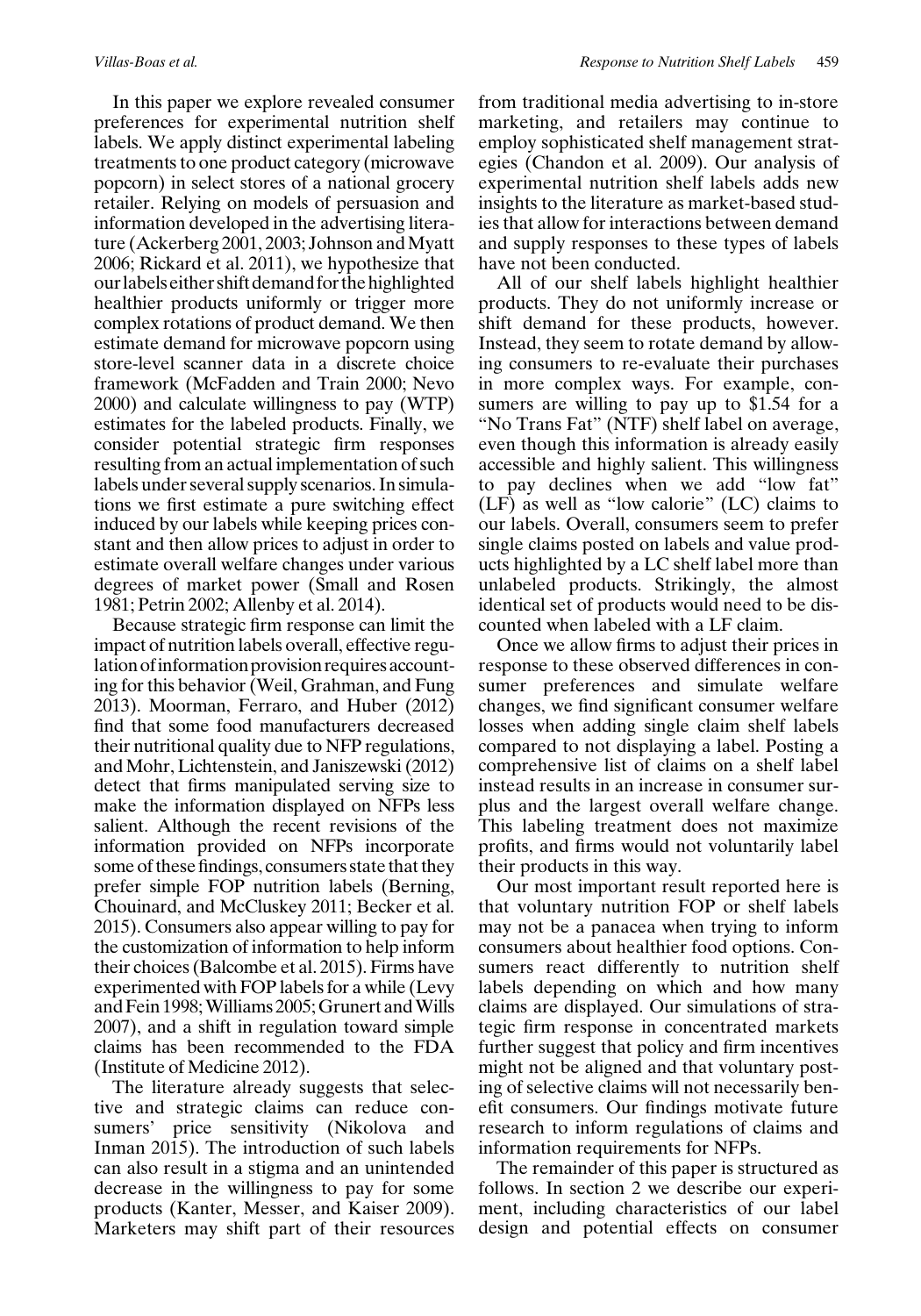demand, and provide summary statistics for our data. We specify the structural demand model and the derivation of WTP measures for products highlighted by our experimental shelf labels as well as voluntary FOP claims in section 3. In section 4 we present these structural estimates. Finally, we specify alternative supply scenarios and estimate general equilibrium models to perform counterfactual simulations and present estimates of overall welfare changes in section 5. In section 6 we conclude and re-emphasize important implications of our findings.

#### The Labeling Experiment

The product category analyzed was deliberately chosen based on experimental considerations as well as restrictions imposed by the retailer. Microwave popcorn products are similar with respect to key attributes (size, packaging, etc.) and therefore allow comparisons across brands. Calories and fat content can vary significantly across products, and popcorn can be both a healthy snack or an unhealthy treat once butter and other flavors are added.<sup>1</sup> Finally, popcorn sales represent a relatively small share of retail revenue, limiting potential risks of a market-level experiment faced by the retailer.

The retailer agreed to post a selection of positively perceived nutrient claims (e.g., "Low Fat" claims but not "Medium Fat" or "High Fat" claims) on shelf labels over a four-week period and designated five stores comparable in size, product assortment, and consumer demographics as treatment stores. The retailer provided a dictionary of all products sold in the microwave popcorn category. We collected additional nutrition information for sixty-eight of these products using the information provided on NFPs via store visits and web searches. We then identified which products meet the FDA guidelines for LC and LF labels, and which products do not have trans fats.<sup>2</sup> The retailer was primarily interested in fat related claims and favored a plain blue label, resulting in the following five label treatments displayed in figure 1.

In the first store we added LF shelf labels. In the second store we also disclosed that the LF claim followed FDA guidelines to allow consumers to distinguish this shelf label from potentially spurious advertising claims. This treatment incorporates previous findings of consumer inattention to missing information and possible conflicts of interests when firms voluntarily disclose product attribute information (Loewenstein, Sunstein, and Golman 2014). In the third store we displayed LC shelf labels instead. Even though the primary source of calories in this product category is fat, and an almost identical set of products is being treated with labels in this store, consumer perceptions and inferences regarding other product attributes might differ depending on which nutrient is highlighted on a label. In the fourth store, we combined LF and LC claims resulting in the introduction of several label options.3 This treatment increases search costs for consumers slightly but in potentially significant ways as consumers make decisions in less than a second and on average take 15.5 seconds to choose a product at a grocery store (Chandon et al. 2009). In our final treatment store, in addition to LF and LC claims, we also introduce a NTF claim. This means that we post seven different shelf labels in this store. The NTF claim expresses information already displayed on packages. Potentially harmful health effects of trans fats were well publicized during the time of our experiment and a number of products already highlight this claim on the front of the package,making thisinformation highly salient already. This treatment incorporates previous findings that consumers use information selectively. Sharot et al. (2012) find that consumers are more likely to pay attention to information they are already familiar with if it supports decisions they have already made and ignore or downplay other information.

<sup>&</sup>lt;sup>1</sup> Popcorn is low in calories and supplies antioxidants, protein, fiber, and polyphenol. Our experiment was conducted before concerns emerged that a chemical coating used in microwave popcorn bags breaks down into perfluorooctanoic when heated. The Environmental Protection Agency has now specified this substance as a

likely carcinogen.<br><sup>2</sup> FDA labeling guidelines allow products containing less than 0.5 g of trans fat per serving to be declared as 0 g on the NFP

and state that the determination of whether a product is free of a nutrient such as fat be based on the value of the nutrient per labeled serving. Only more recently (after declaring that trans fat is no longer recognized as safe for any use in human consumption in 2013), did the FDA advise manufacturers that "No Trans Fat" claims were unauthorized nutrient content claims when products contains small amounts of trans fats and that product labels stating the amount of trans fats per serving should be used instead. We are therefore not considering possible differences in information content between trans fat listings on the NFP, our shelf labels, or front

A small number of sweetened popcorn varieties qualify for the fat but not the calorie claim, and an even smaller number of products narrowly qualify for the calorie claim but not the fat claim.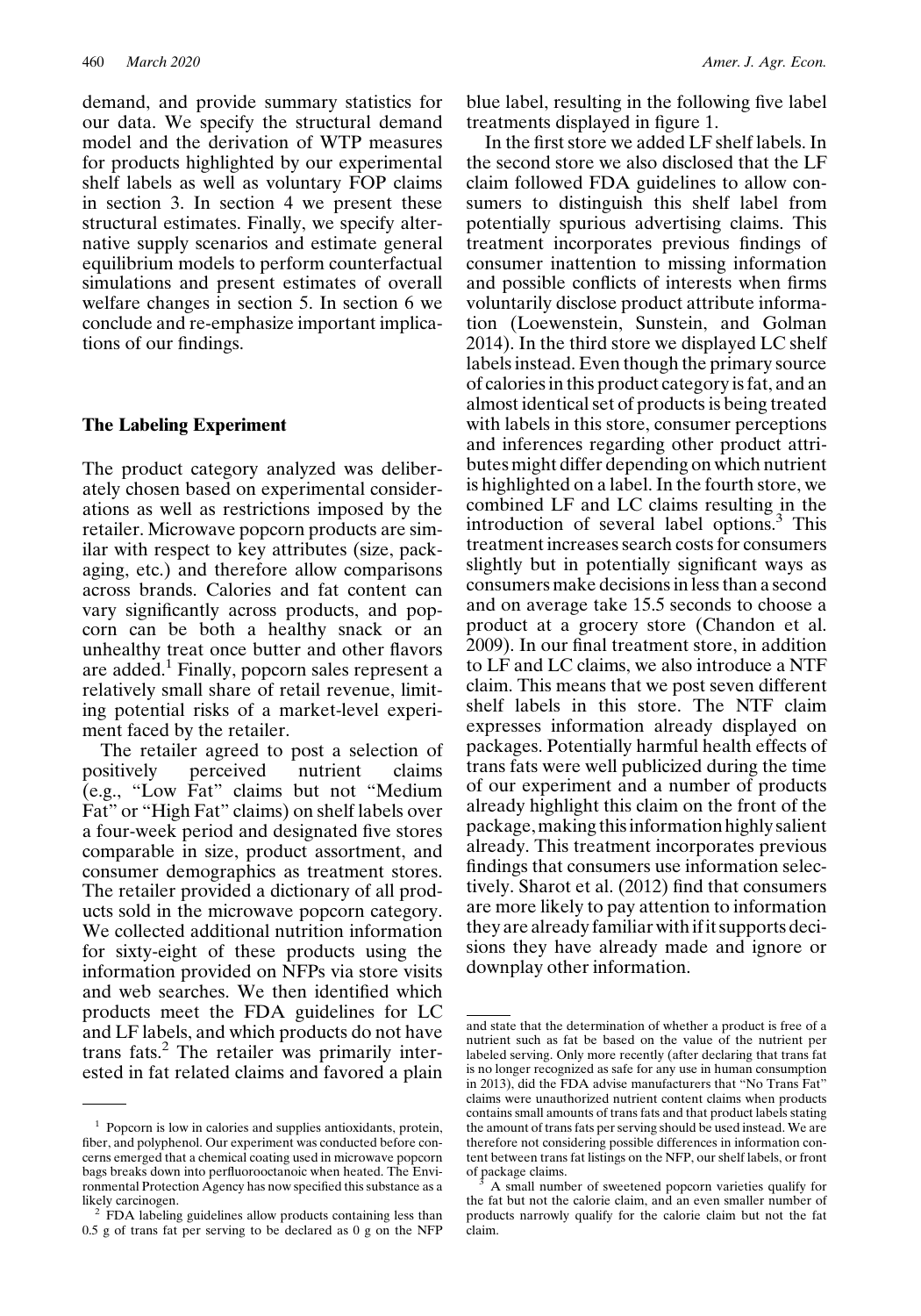

Figure 1. Label treatment implementation at stores

Note: This figure depicts the five labeling treatments implemented in five distinct stores. The label combining LF and LC claims is only one of the three types of labels displayed in that store. Similarly, the label featuring all three claims is only one of the seven possible labels displayed in the fifth treatment store. The lower right panel also shows how we displayed the labels below each eligible product and its pricing information on grocery shelves.

We placed these labels below the already posted pricing information for each eligible product on the grocery shelf as depicted in the lower right panel in figure 1. We recorded all related voluntary FOP nutrition claims already displayed on product packages (e.g. "94% Fat Free," "100 Calories" and "No Trans Fat").

Empirical studies on nutrition labeling that elicit consumers' preferences for information provision via surveys and lab experiments indicate that marginal effects of additional label information on consumer choice depend on the relationship with product attributes, and the number of attributes highlighted in claims (Gao and Schroeder 2009). Our experimental shelf labels aim at reducing search costs for consumers that are trying to distinguish between healthy and unhealthy alternatives but also allow for differences in consumer perceptions and inferences about product attributes depending on the claim

displayed. Our claims transform the information provided on NFPs into comparative statements ("Low Fat" and "Low Calorie") or express information already reported ("No Trans Fat"). They further highlight select claims or combine claims in a label.

We conceptualize the potential effects of these labels on demand by referring to the advertising literature. Existing models distinguish among the persuasiveness, the informativeness, and the complementariness of advertising that assumes consumers receive utility from both the advertised product and the advertising itself (Rickard et al. 2011). If all of our labels simply draw attention to the labeled product and persuade or remind consumers that these are higher quality or healthier products, demand for labeled products would shift up uniformly. If our labels are truly informative to at least some consumers, they might trigger a re-evaluation of their choice sets. Highlighting select nutrient claims and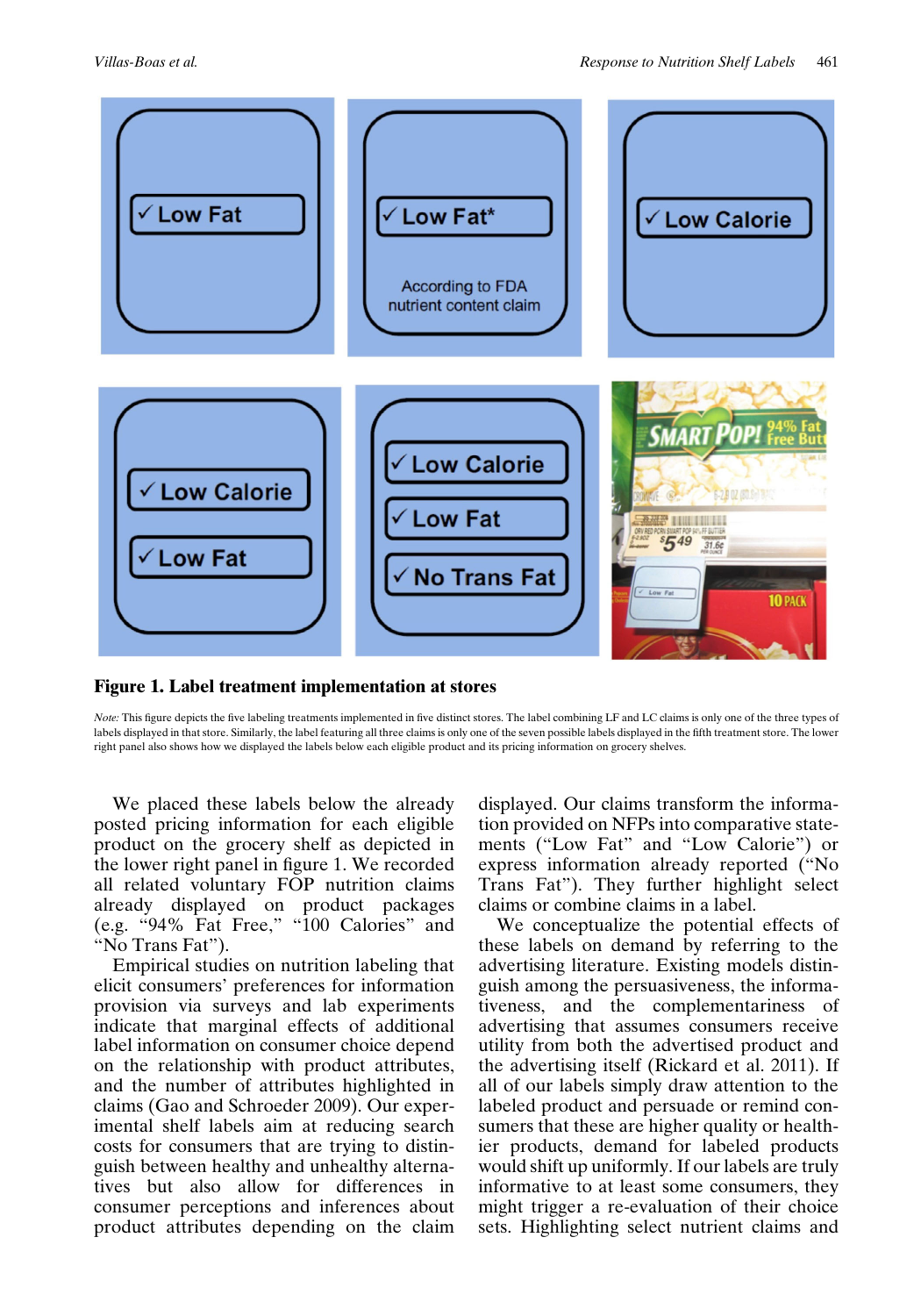reducing search costs could change consumer inferences about product attributes and comparisons across products. Providing nutrient information in a more salient fashion does not necessarily increase the WTP for all labeled products in this case and could even reduce sales of some labeled products (Johnson and Myatt  $2006$ ).<sup>4</sup> We are not making a priori assumptions of how our labels affect demand. Instead, we designed our treatments in a way that allows us to empirically distinguish between a uniform shift in the demand of all labeled products as well as a rotations in the demand of labeled product depending on the claims displayed on the label.

#### Store-Level Scanner Data

We posted these labels on grocery shelves for four weeks starting on October 10, 2007. In addition to providing weekly store-level scanner data for the five treatment stores, the retailer provided data for twenty-seven stores from the same pricing division that did not post nutrition shelf labels. In order to analyze label effects using a structural demand model, we requested data for an extended time period as well as for additional product categories to define an outside or no-purchase option described in more detail in section 3.1.

The data are organized by UPC and include information on units sold, net total dollar amount paid, and any retail markdown offered. Prices and promotions are similar across stores as all stores are selected from within the same pricing division. This limited cross-sectional variation in prices means that we primarily rely on time-series variation to identify price coefficients in our structural demand estimation. Given that products are infrequently purchased, we further aggregate the data by month and compute average monthly prices by dividing the net dollar amount sold during a month by the number of units sold. We then create an indicator to capture whether a product was discounted at any point during a given month.

We received data covering a period of two years (February 2006 to February 2008) but ultimately restricted the data used in our analysis to a five month period (July 2007– November 2007). We did so to keep the choice set of consumers representative of the choices observed in our treatment stores during the treatment period. The resulting final data set includes 860 product by month and store observations from treatment stores, and 4,551 corresponding observations from twentyseven control stores for the microwave popcorn category. The sixty-eight products for which we collected nutrition information cover all products sold in the treatment stores during this five month period. However, an additional 0 to 12 products are sold in each of our control stores, with an average of three additional products per store over the entire time period.

# Summary Statistics for Implemented Labeling **Treatments**

Table 1 lists our assigned labels and provides summary statistics for each treatment. The first column lists each treatment store, in column (2) and (3) we describe the labeling options for these stores, and column (4) reports the number of products (unique UPCs) assigned to each option. We also report average quantity sales and product prices. Columns (5) to (7) report these averaged over all control stores, whereas columns (8) to (10) report quantities and prices for the corresponding treatment stores. Importantly, as our labels are experimental, retail prices are not affected by these labels, and we only report prices for the period prior to our labeling treatment.

The second treatment store only displayed thirty-six products of the sixty-eight products analyzed on the shelves during the treatment period, potentially due to its slightly smaller overall size. The remaining treatment stores displayed all sixty-eight products. The number of products not eligible for a label was proportionally higher than the products eligible for all but the fifth treatment store. For treatment store 1 (LF claim) and 3 (LC claim), forty-six and forty-five products were not eligible, while twenty-two and twenty-three products received a label, respectively. This ratio reverses for treatment store 5, where twenty-five products were label ineligible, while forty-three products were labeled. Only

<sup>4</sup> Using a slightly different approach, Ackerberg (2001, 2003) argued that one could empirically distinguish between persuasive and informative functions of advertising by observing consumer behavior of inexperienced and experienced or informed consumers. Both groups can be persuaded by advertising, but only less informed consumers should be affected by the informative function of advertising.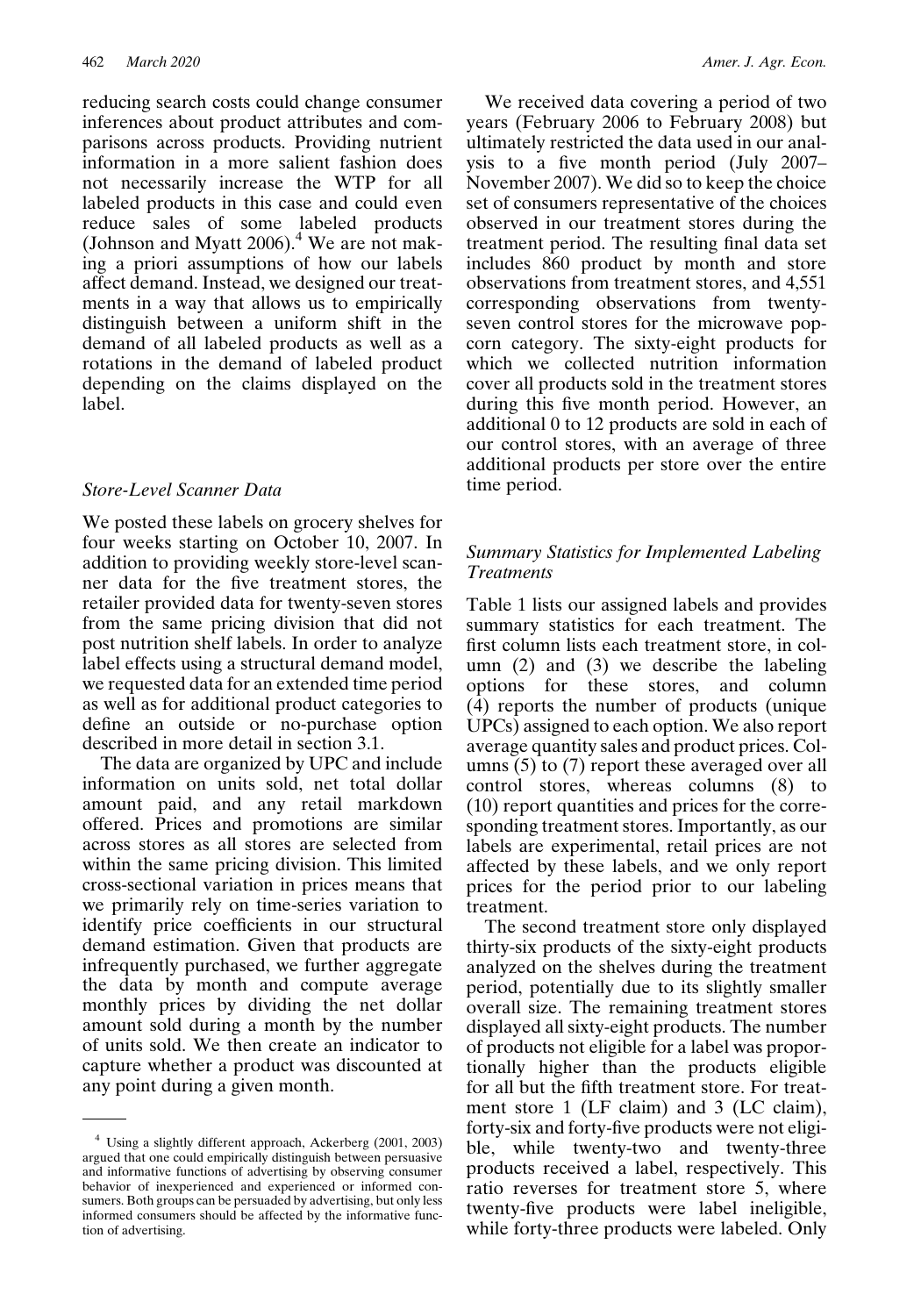|                                                             | Price<br>before                         | 3.46<br>3.45                                                      | 3.74                                                                   | 3.71<br>3.71                                                       | 3.46<br>855<br>2555<br>2425                                                                                         | $3777200$<br>$3777000$<br>3.85<br>2.06                                                                                                                                                                                                      |
|-------------------------------------------------------------|-----------------------------------------|-------------------------------------------------------------------|------------------------------------------------------------------------|--------------------------------------------------------------------|---------------------------------------------------------------------------------------------------------------------|---------------------------------------------------------------------------------------------------------------------------------------------------------------------------------------------------------------------------------------------|
| <b>Treatment Stores</b><br>$\widehat{e}$<br>@               | Quantity<br>after<br>Quantity<br>before |                                                                   |                                                                        |                                                                    |                                                                                                                     | 56<br>$11588885$<br>$-1588885$<br>4.00<br>$\frac{4}{1}$<br>52                                                                                                                                                                               |
| $\widehat{C}$                                               | before<br>Price                         | 3.26<br>3.34                                                      | 2.91<br>3.68                                                           | 3.38                                                               | 3.74<br>3.17<br>3.17<br>3.24                                                                                        | 35838913<br>3633891<br>3.33<br>3.33                                                                                                                                                                                                         |
| $\begin{array}{c}\n (6) \\   \end{array}$<br>Control Stores | Quantity<br>after                       | $5.02$<br>4.57<br>150                                             | $6.89$<br>$4.58$<br>$575$                                              | $\frac{5.12}{4.39}$<br>150                                         | $3.32$<br>4.66<br>$\frac{1}{4}$<br>$\overline{50}$                                                                  | $5.68$<br>$0.88$<br>$244$<br>$244$<br>3.54<br>4.60<br>1.150                                                                                                                                                                                 |
| Ó                                                           | Quantity<br>before                      | $\frac{3.35}{113}$<br>$rac{4}{4}$                                 | 560                                                                    | $\frac{43}{10}$<br>$\overline{13}$                                 | $2.48$<br>$3.56$<br>$13$                                                                                            | $5.31$<br>$2.59$<br>$1.94$<br>3.43<br>$687$<br>$0.87$<br>2.63<br>1,113                                                                                                                                                                      |
| $\widehat{\mathbf{\tau}}$                                   | products (UPCs)<br>Number of            | 48                                                                | 20<br>16                                                               | 45<br>Z                                                            | ≌<br>A.                                                                                                             | 25<br>٩<br>٩                                                                                                                                                                                                                                |
|                                                             | Type                                    | Number observations<br>Shelf label ineligible<br>F claim eligible | F(FDA) claim eligible<br>Number observations<br>Shelf label ineligible | Number observations<br>Shelf label ineligible<br>LC claim eligible | LC and LF claim eligible<br>Number observations<br>Shelf label ineligible<br>LC claim eligible<br>LF claim eligible | C and LF claim eligible<br>Number observations<br>LC and NTF eligible<br>$\Box$ F and $\Box$ C and $NTF$<br>Shelf label ineligible<br>NTF claim eligible<br>F and NTF claim<br>C claim eligible<br>F claim eligible<br>eligible<br>eligible |
|                                                             | Option                                  |                                                                   |                                                                        |                                                                    | $\sim$                                                                                                              | $\omega$ $\omega$<br>$\Omega$<br>$\infty$<br>4                                                                                                                                                                                              |
|                                                             | Store                                   |                                                                   | $\mathcal{C}$                                                          | $\mathfrak{c}$                                                     | 4                                                                                                                   | 5                                                                                                                                                                                                                                           |

Table 1. Summary of Treatment Eligibility, Sales, and Prices across Stores

Table 1. Summary of Treatment Eligibility, Sales, and Prices across Stores

posted our labels in the stores. No significant differences in prices were detected for these time periods. As prices are not affected by or correlated with our label treatments, they are reported only once (before).

posted our labels in the stores. No significant differences in prices were detected for these time periods. As prices are not affected by or correlated with our label treatments, they are reported only once (before).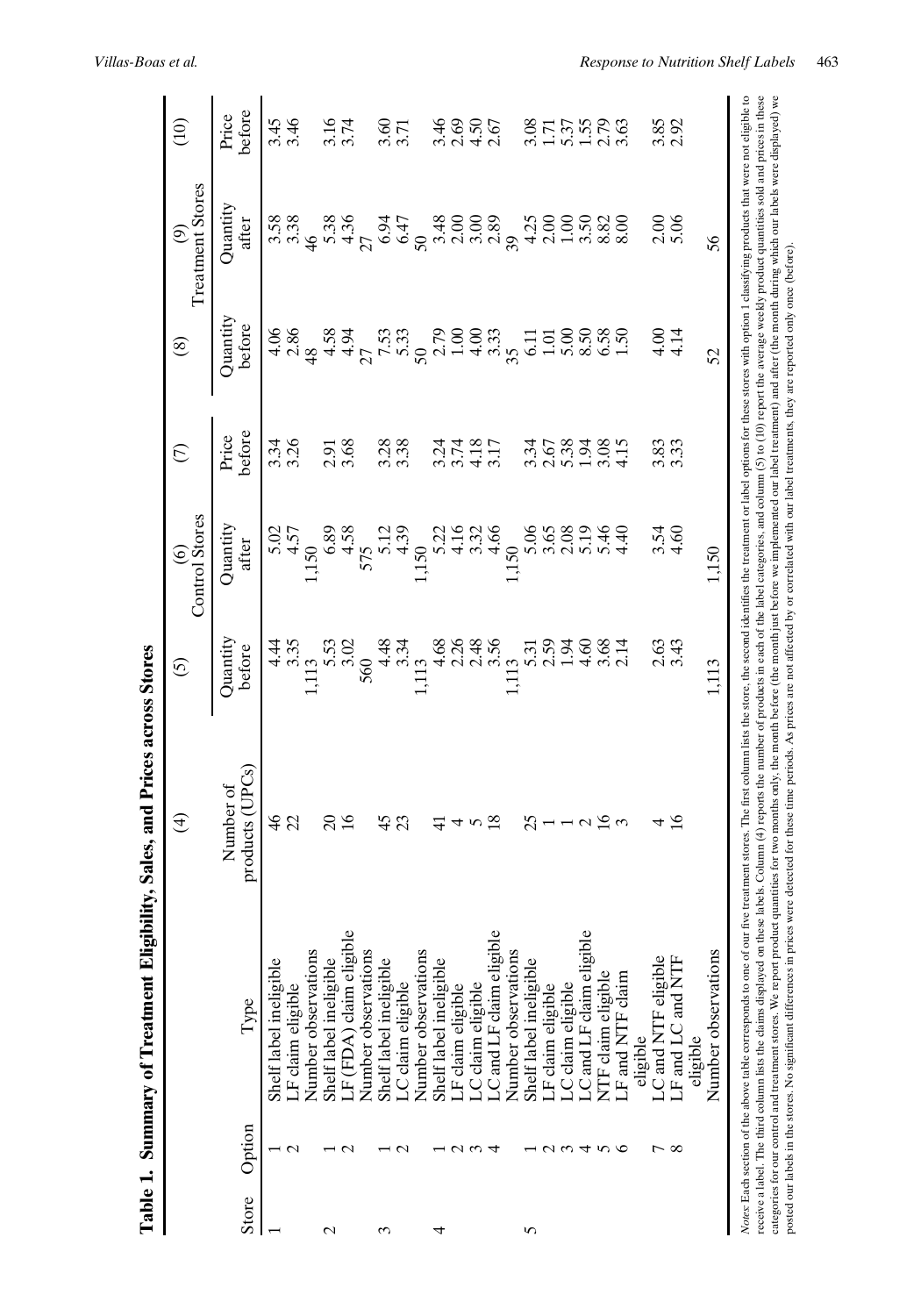one product each was eligible for a single fat or calorie claim label, two for a label that combines both claims, and sixteen for a NTF claim only in this treatment.<sup>5</sup> We report average product sales for the month prior to our treatment as well as during the treatment month (after our labels were posted).

Average product quantities sold and prices did not vary in a detectable pattern between treatment and control stores. We observe both slightly higher sales (store 3) and slightly lower sales (store 4) for our treatment stores than for the control stores on average. Consistent with the greater number of unlabeled products offered, average quantities sold were slightly higher for these products in both treatment and control stores. This does not seem to be a result of average price differences, as average prices were not systematically lower for these products. Products under some label options were slightly more expensive on average, but labeled products were not more expensive as a whole.

Average product sales seemed to have increased for some of our label treatments. Displaying a LF claim only in the first treatment store increased average product sales (by UPC) from 2.86 to 3.38 units sold in the treatment store during the treatment period. Average quantities for unlabeled products decreased slightly in the treatment store as well. In the control stores, sales for both product groups increased instead. In the second treatment store (adding the FDA reference to the label), we observe decreased average sales for labeled products (4.95 to 4.36), whereas unlabeled products increased in sales from 4.58 to 5.38 units. Sales for both product groups increased in the control stores once more. For the third store (LC claim), we observe increased sales for the labeled products and decreased sales for the ineligible products, whereas sales increased for both groups in the control stores. The direction of the labeling effects varied for the combined labeling treatment in store 4. Average quantity sales increased for products labeled with the LF claim only and for unlabeled products, whereas sales decreased for the other two labeling treatments. All sales increased in the control stores again. Finally, we observe a decrease in average

<sup>5</sup> Note that not all products were sold over the analyzed time period. Our sales data only records products that had non-zero sales and therefore includes a slightly lower number of labeled products for each treatment store (21, 15, 22, 21, and 38 in the order of the listed treatment stores).

product sales for unlabeled products in the last treatment store as well as the control stores, possibly due to the increase in products eligible for labels. Product sales further decreased for the LC single claim, the combined LF and LC claim, and the combined LC and NTF claim in this treatment store. Sales for the remaining label options increased in the treatment store. In contrast, sales for all labeled products increased in the control stores.

These diverse trends are a first indication that our labels did not uniformly increase demand. They further suggest that product sales decrease for some label options.<sup>6</sup> Analyzing label effects in a structural demand model will provide further insights and allow us to estimate average consumer WTP for each of our experimental label treatments.

#### The Structural Consumer Demand Model

In order to estimate the effect of our experimental labels on consumer demand, we specify a discrete choice random utility model (McFadden 1974; McFadden and Train 2000; Train 2009), where product attributes and labels enter consumers' indirect utility linearly. Our labels were experimental and actual product attributes did not change. This specification therefore allows us to compute consumer WTP for the products highlighted by our labels in a straightforward way. We model each label as a possible demand determinant common to all products highlighted by specific nutrition claims. This means that we can estimate a potential attention or persuasion effect common to all labels introduced, as well as label-specific information effects on product demand. We can further test for changes in the price elasticity of demand as a result of the introduced labels.

If consumers already incorporated all information available on the NFP, any inferences about nutrition characteristics highlighted by our labels as well as already perceived trade-offs between these and other attributes for each microwave popcorn product available would be captured by product fixed effects or

<sup>6</sup> Previously published research (Kiesel and Villas-Boas 2013) reports reduced form results of our label experiment estimating triple-differences using a shorter time period of scanner data. We re-estimated previously published specifications with this larger data set and found that these results replicated those reported. Due to space considerations they are not reported here.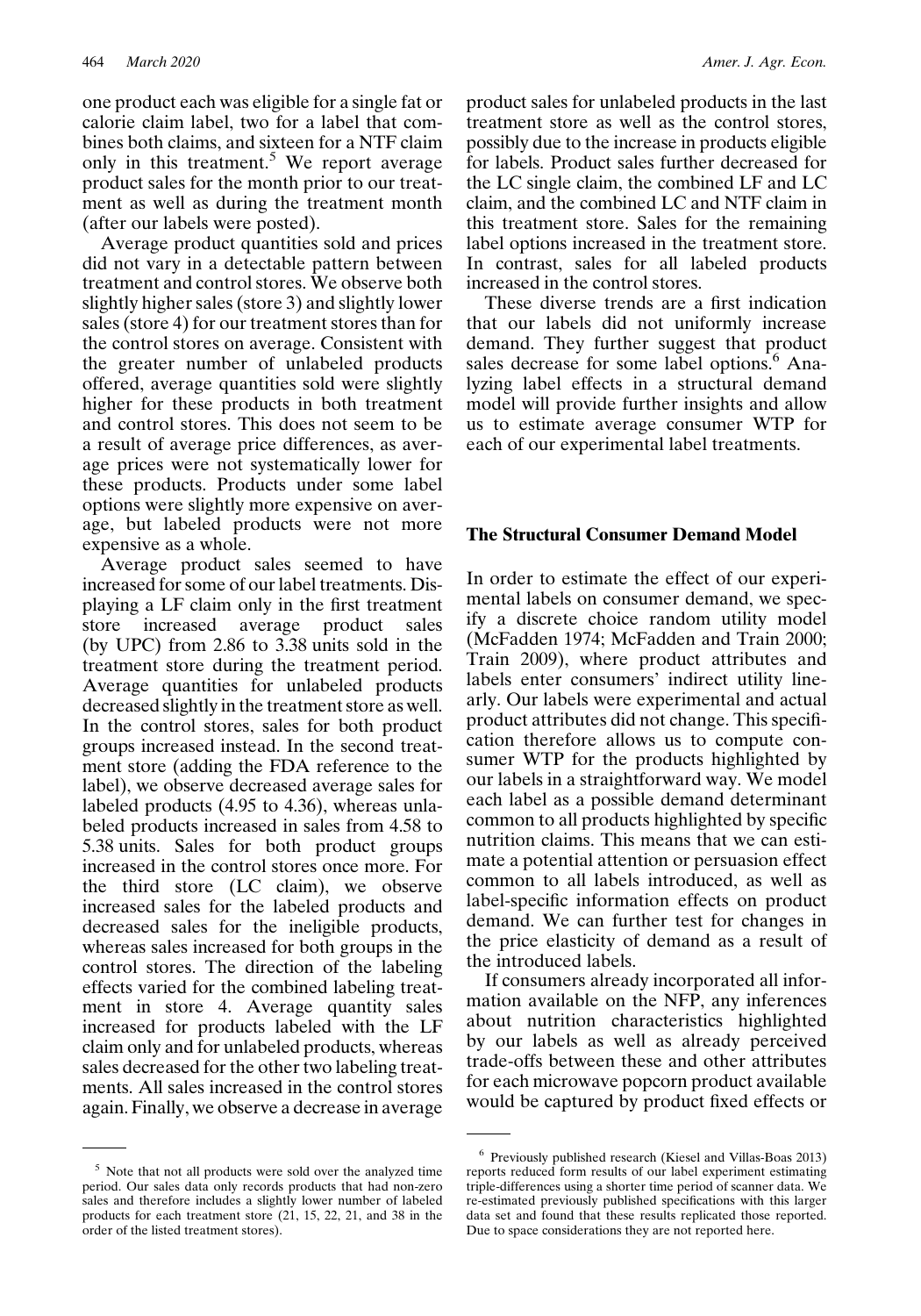the time-invariant determinant of the indirect utility for product j. We are also able to control for already displayed voluntary FOP claims on product packages. To account for any potential unobserved differences in the composition of consumers, consumer knowledge, and preferences across stores, we include store fixed effects.

A product j is defined as a specific popcorn UPC sold at a specific store, and we define each store as a local market. Only UPCs in the same store are assumed to be in the choice set of a consumer as stores are located in geographically distinct areas and different zip codes. We describe the utility for consumer i, from consuming product  $j$ , and in month  $t$  as:

(1) 
$$
U_{ijt} = \alpha_j + \alpha_t - \beta p_{jt} + X_{jt}\beta_x + \gamma T_{jt}Nut_{jt} + \xi_{jt} + \varepsilon_{ijt}.
$$

In this equation  $\alpha_i$  denotes a product fixed effect capturing intrinsic (constant) preferences for a product based on observable attributes and perceived values, and  $\alpha_t$  denotes a month fixed effect capturing monthly changes common to all popcorn products. The shelf price is denoted by  $p_{it}$ , and the marginal utility of price is captured by  $\beta$ . The term  $X_{it}$  includes a treatment store indicator, a treatment month indicator, an organic product indicator, as well as indicators for voluntary FOP claims already displayed on packages. The parameter  $\gamma$  measures consumer's average marginal utility from the added shelf label displayed for product j during the treatment period (captured by  $T_{it}$ , an indicator variable equal to one for treatment stores during the treatment period, and zero otherwise). Nut<sub>it</sub> is an indicator capturing whether product  $j$  is eligible for a specific shelf label.<sup>7</sup> The term  $\xi_{jt}$  accounts for monthly changes in marketing factors observed by consumers and firms but not the researcher, such as changes in shelf space and positioning of the product at point of sale. We further assume  $\varepsilon_{ii}$  to be an i.i.d. type I extreme value distributed error term capturing consumer idiosyncratic preferences. Finally, possible category expansions or contractions are captured by including an outside or no-purchase option indexed as  $n = 0$ . This no-purchase utility is normalized to zero and given by the idiosyncratic term  $U_{i0t} = \varepsilon_{i0t}$ .

Although a more complex demand model allowing for consumer heterogeneity could provide additional insights into how our experimental labels affect demand, this simple demand specification does not limit our subsequent analysis of potential strategic response by firms. Strategic pricing decisions are typically applied across stores, for example over an entire pricing division (DellaVigna and Gentzkow 2017). In our simulation of supply responses we take advantage of the fact that our labels were experimental and exogenous to manufacturer or retailer decisions and implicitly assume that strategic decisions by either are made based on average consumer demographics and observed sales trends.

#### Pre-Treatment Average Market Shares and Trends for Treatment and Control Stores

We begin our structural demand analysis by computing market shares for the sixty-eight products included in our analysis. We do so for each store–month combination, dividing observed sales in each label option by a potential market share that includes an outside option. To define the outside option, we aggregate data for potato chips and other chips. Products in these two categories take up most if not all of the remaining shelve space in the aisle our analyzed products are displayed and can be viewed as close substitutes to popcorn purchases. Our defined outside or no purchase option can be visualized as entering the popcorn aisle but instead buying an item in these alternative snack categories. Due to the experimental character of our labels and selective placement, we implicitly assume that our labels do not induce substitution away from other snack foods displayed elsewhere in the store (e.g. candy bars, etc.). We therefore define a market for salty snacks and compute total sales in a certain month and store as the sum of sales in all three product categories (potato chips, other chips, and popcorn sales). The resulting sales in store  $s$  during month  $m$ , are denoted by  $M_{ms}$ , and we use the maximum of monthly total sales over the entire time period  $(M_s = max(M_{ms}))$  to define store specific constant market sizes.

A visual representation of market shares for label eligible and label ineligible products is depicted in figure 2. We report market shares for a specific treatment store (left graph) as well as across all control stores (right graph) in each panel, and use pre-treatment data only

 $\frac{7}{10}$  Nut<sub>it</sub> actually represents 13 different indicator variables. For instance, one indicator variable captures the eligibility for a single LF claim and label added to products in treatment store 1.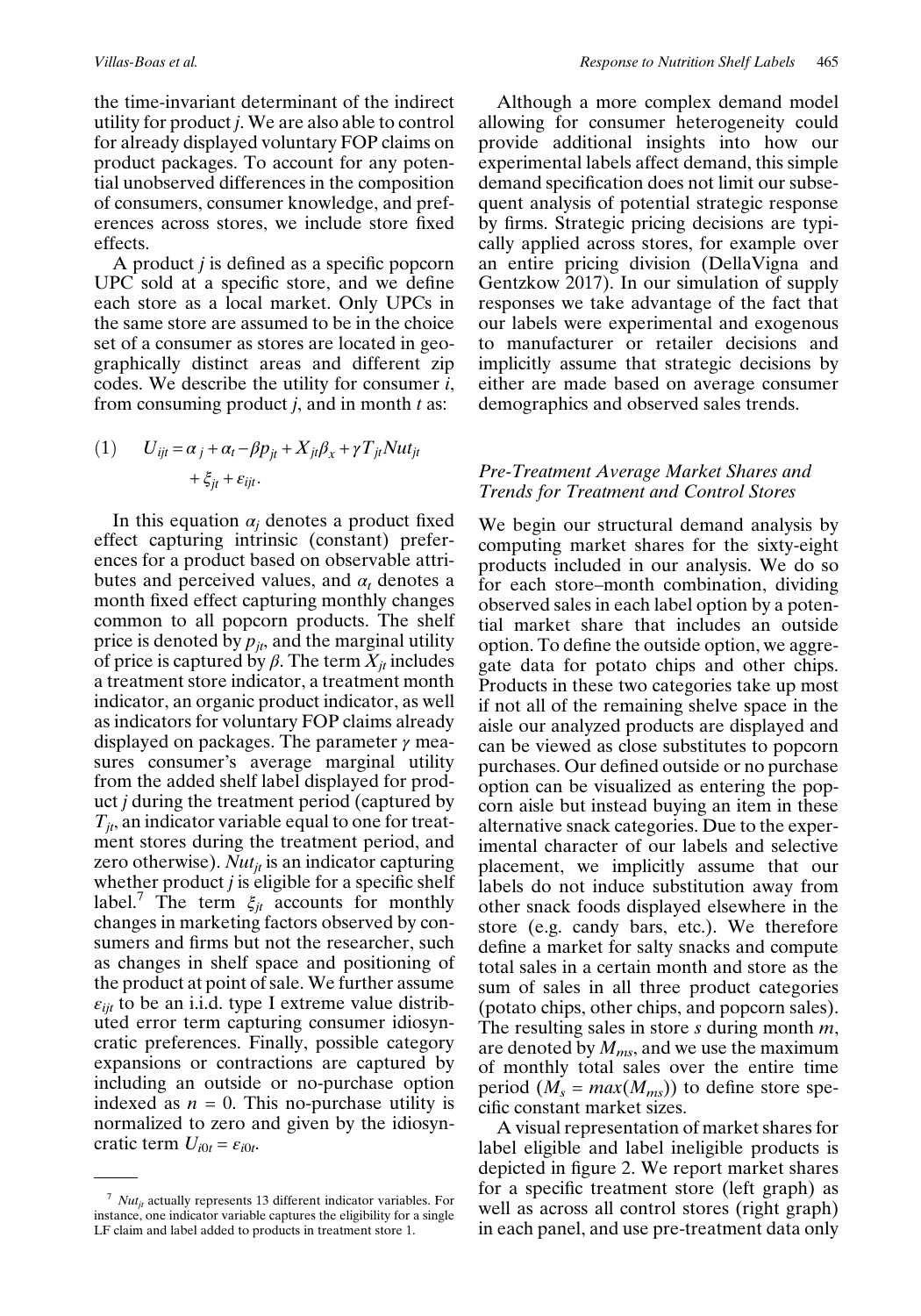![](_page_8_Figure_2.jpeg)

#### Average Pre Period Market Shares for Treatment and Control Stores

Figure 2. Average pre-period market shares of popcorn purchases by label options and no purchase options across treatment and control stores

Note: The top left graph displays shares of popcorn products eligible for a LF label in blue, of popcorn products not eligible for a label in red, and our defined outside options (potato chips and other chips) in green for the first treatment store. The top right graph displays the same information averaged across all control stores. The middle panel summarizes market shares for the LF (FDA) label treatment instead, whereas the bottom panel displays market shares for the LC label treatment. We compute market shares using pre-treatment data only and derive the market share of a product by dividing the number of units sold in a store and month by the market size. We define the market size for each store as the maximum of monthly total sales (microwave popcorn, potato chips and other chips) over the entire period in that store.

to test if treatment and control stores have similar average market shares. The top panel of figure 2 displays bar graphs for LF shelf label eligible shares in blue, label ineligible market shares in red, and outside option shares in green. The middle panel depicts the same graphs for LF label eligible products in the second treatment store for which we added the FDA explanation, and the bottom panel depicts shares for the LC shelf label treatment.

The largest market shares belong to our defined outside option (potato chips and other chips) purchases, followed by label ineligible popcorn products, and we observe no significant differences in pre-treatment average shares across treatment and control stores for each label option.<sup>8</sup> We formally test for similar

<sup>8</sup> Although not depicted here, the remaining two treatment stores display similar patterns.

pre-treatment trends for labeled products across treatment and control stores. Table 2 reports regression results from estimating a reduced-form triple difference specification with product market shares as our dependent variable. We use the month prior to our labeling intervention as a pseudo-treatment period and confirm that none of the estimated average pseudo-treatment effects are statistically significant. This allows us to interpret the impact of our experimental shelf labels on demand, resulting WTP estimates, and our simulated welfare changes as causal effects.

#### Market Shares for Products

Assuming that consumers purchase one unit of product j among all the possible products available at a certain time  $t$  that maximizes their indirect utility, the market share of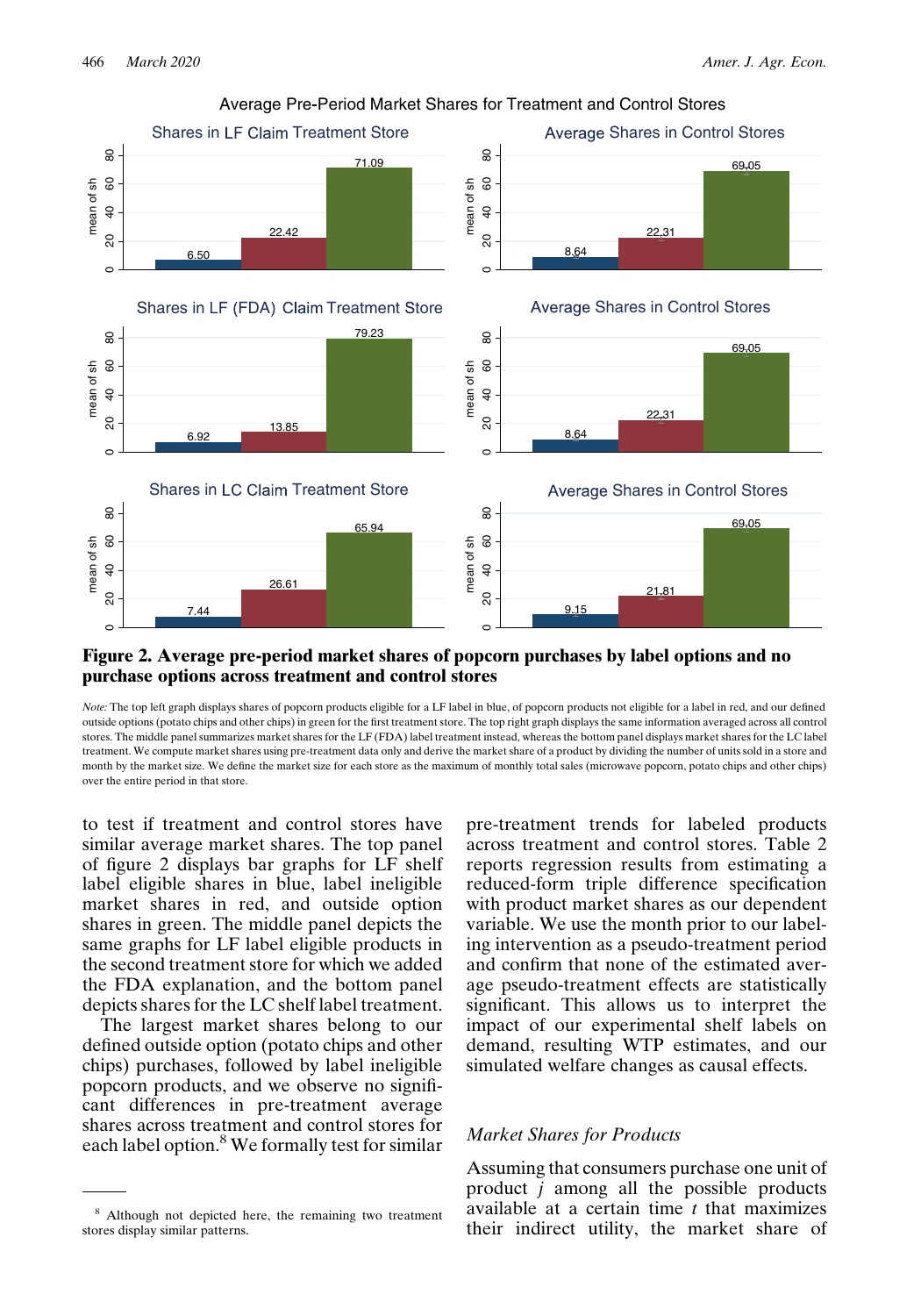|                                                           | (1)                                       | (2)                                       | (3)                                       | (4)                                       | (5)                                                  |
|-----------------------------------------------------------|-------------------------------------------|-------------------------------------------|-------------------------------------------|-------------------------------------------|------------------------------------------------------|
| Price                                                     | $-0.511***$                               | $-0.528***$                               | $-0.519***$                               | $-0.513***$                               | $-0.515***$                                          |
| LF claim                                                  | (0.032)<br>0.157<br>(0.162)               | (0.033)                                   | (0.033)                                   | (0.032)                                   | (0.033)                                              |
| LF claim (FDA)                                            | $-0.275$                                  | (0.260)                                   |                                           |                                           |                                                      |
| LC claim                                                  |                                           |                                           | 0.059<br>(0.135)                          |                                           |                                                      |
| LF claim                                                  |                                           |                                           |                                           | 0.372                                     |                                                      |
| LC claim                                                  |                                           |                                           |                                           | (0.557)<br>0.098                          |                                                      |
| LF and LC claim                                           |                                           |                                           |                                           | (0.224)<br>$-0.009$                       |                                                      |
| LF claim                                                  |                                           |                                           |                                           | (0.180)                                   | 0.040                                                |
| LC claim                                                  |                                           |                                           |                                           |                                           | (0.180)<br>0.000                                     |
| LF and LC claim                                           |                                           |                                           |                                           |                                           | $\left( .\right)$<br>0.572                           |
| NTF claim                                                 |                                           |                                           |                                           |                                           | (0.432)<br>$-0.203$                                  |
| LF and NTF claim                                          |                                           |                                           |                                           |                                           | (0.199)<br>$-0.263$                                  |
| LC and NTF claim                                          |                                           |                                           |                                           |                                           | (0.173)<br>$-0.019$                                  |
| LF, LC, and NTF claim                                     |                                           |                                           |                                           |                                           | (0.159)<br>$-0.042$                                  |
| Num of obs.<br>R squared<br>Product FE<br><b>Store FE</b> | 2,410<br>0.39<br><b>YES</b><br><b>YES</b> | 2,388<br>0.39<br><b>YES</b><br><b>YES</b> | 2,413<br>0.39<br><b>YES</b><br><b>YES</b> | 2,403<br>0.39<br><b>YES</b><br><b>YES</b> | (0.186)<br>2,415<br>0.39<br><b>YES</b><br><b>YES</b> |

## Table 2. Reduced-Form Estimates Pre-Period Pseudo Labels in a Triple Difference Specification

Notes: Clustered errors are reported in parentheses at the product-store level. Regressions are estimated separately for each of the five treatment stores and reported in column (1) to (5). Pseudo treatment effects allow testing for similar trends relative to all 27 control stores during the month preceding our treatment implementation. The dependent variable is the market share (in percentage) per product, by store, and by month. \*p < 0.10, \*\*p < 0.05, and \*\*\*p < 0.01.

product *j* during period  $t$  is given by the probability that good  $j$  is chosen, or:

$$
(2) \t s_{jt} = \int_{(\varepsilon_{ijt})} (U_{ijt} > U_{int} \forall n = 1,...,N) dF(\varepsilon)
$$

which becomes:

(3) 
$$
s_{ji} = \frac{\exp(\alpha_j + \alpha_t - \beta p_{ji} + X_{ji}\beta_x + \gamma T_{ji}Nut_{ji} + \xi_{ji})}{\sum_{n=0}^{N} \exp(\alpha_n - \beta p_{nt} + X_{ni}\beta_x + \gamma T_{nt}Nut_{nt} + \xi_{nt})}.
$$

We follow Berry (1994) to construct a demand equation that is linear in the parameters. Subtracting the log of market share for each product from the log of the market share of the outside option, using:

(4) 
$$
s_{jt} = \frac{e^{\alpha_j + \alpha_t - \beta p_{jt} + X_{jt}\beta_x + \gamma T_{jt}Nut_{nt} + \xi_{jt}}}{1 + \sum_{n=1}^{N}e^{\alpha_n + \alpha_t - \beta p_{nt} + X_{nt}\beta_x + \gamma T_{nt}Nut_{nt} + \xi_{nt}}}
$$

and:

(5) 
$$
s_{0t} = \frac{1}{1 + \sum_{n=1}^{N} e^{\alpha_n + \alpha_t - \beta p_{nt} + X_{nt} \beta_x + \gamma T_{nt} N t t_{nt} + \xi_m}},
$$

we arrive at our estimation equation:

(6) 
$$
ln(s_{jt}) - ln(s_{0t}) = \alpha_j + \alpha_t - \beta p_{jt} + X_{jt}\beta_x + \gamma T_{jt}Nut_{jt} + \xi_{jt}.
$$

Prices are set at a division level and not correlated with product–month specific determinants of demand in each store. Thus, price is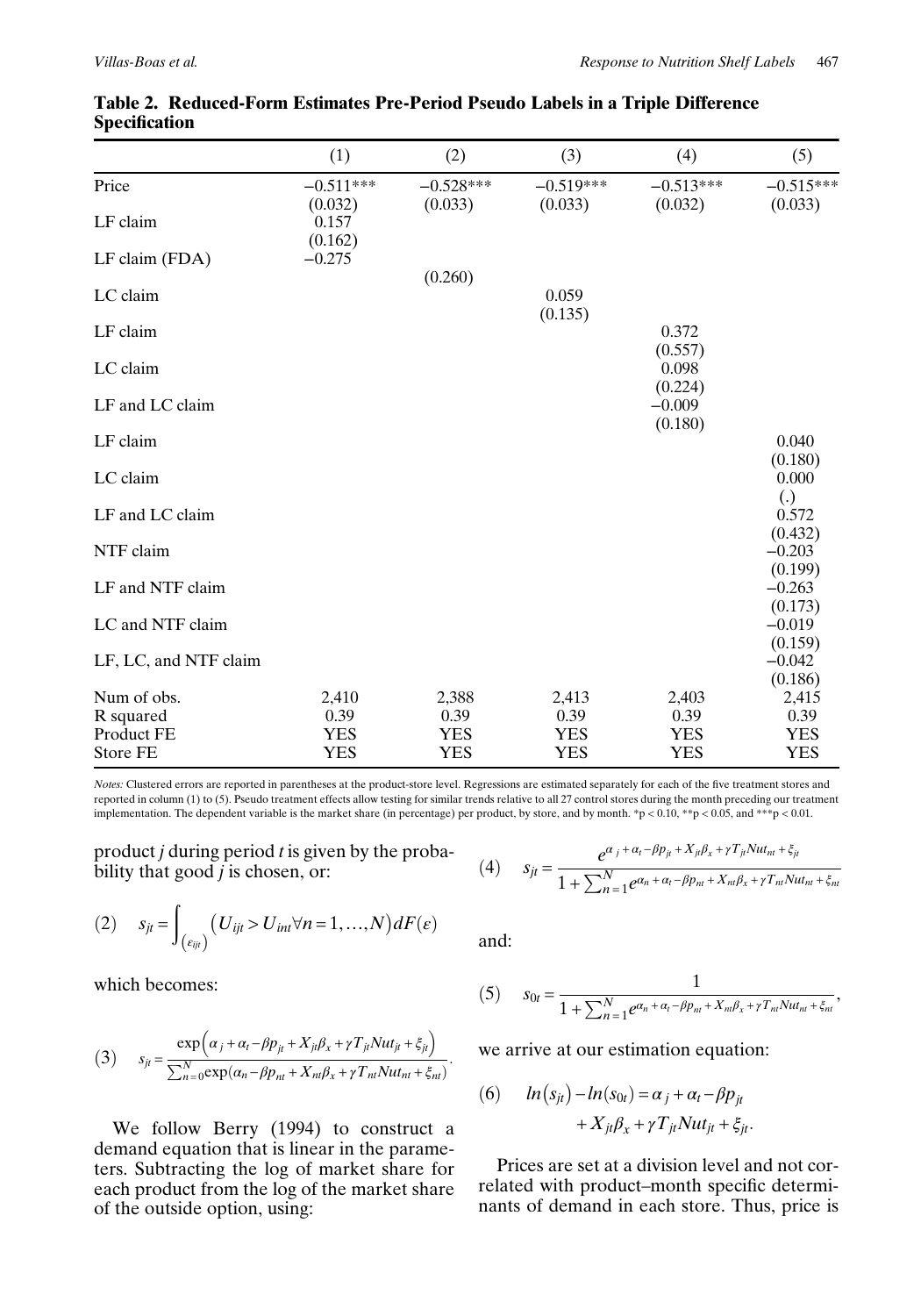not endogenous in this demand equation. Importantly, our experimental shelf labels are also uncorrelated with changes in prices.

We estimate equation (6) using fixed effects panel regressions. As before, product fixed effects  $\alpha_i$  capture (constant) consumer preferences for a given product based on observable attributes and perceived values, and month fixed effects  $\alpha_t$  capture time varying factors (monthly) common to all products in the data. The econometric error that remains,  $(\xi_{it})$ accounts for changes in unobserved determinants of consumer demand for the products included in the analysis.

## Results from the Structural Demand Estimation

Table 3 reports the marginal utility estimates for all label treatments. The dependent variable is the log share of a product j sold in a given store during month t minus the log of the share of the outside option in the same month and store. In column (1) we report the results for treatment store 1 that posts a single LF claim on shelf labels. The results for the LF claim and added FDA explanation are displayed in column (2). The remaining columns report results for the additional three treatment stores.<sup>9</sup>

The marginal utility for the LF claim in column (1) is negative but insignificant. It increases in magnitude and becomes significant in column (2) or treatment store 2. The marginal utility for posting the LC claim in store 3 is positive but insignificant once more. Products that are labeled with a single LC claim do display a positive and significant coefficient in column (4) or for the fourth treatment store. In contrast, these products display a negative and significant coefficient in store 5.10 This might be the result of consumer's relative preference for products that were labeled with only the newly introduced NTF claim. Possible negative health effects of trans fats were frequently discussed in the media around the time of our experiment. Information about trans fats is already listed on NFPs and frequently highlighted with FOP labels. Nevertheless, we estimate a positive and significant effect on utility for the products labeled with just this claim. Although products that are labeled with this claim only are not labeled in any of the other treatments, the marginal utility received from the products that are labeled in the other treatments and now display all three possible claims on a shelf label in treatment store 5 increases significantly as well. This effect is smaller in magnitude than the effect for the products labeled with just the NTF claim, however.

Taken together, these results not only allow rejecting the hypothesis that our shelf labels uniformly increased demand, they also suggest that consumers prefer single claims and make different inferences depending on what claims are highlighted or combined. Combining LC and LF claims to provide more accurate and complete nutrition information did not increase consumer demand for these products. Demand for products labeled with a single LC claim did increase, but demand decreased when these products were labeled with a LF claim instead. In addition, adding a claim that consumers are already familiar with resulted in some consumers preferring products that display only this claim over products that display combinations of claims on a label. Relatively healthier products therefore received relatively less attention once this highly salient claim was posted.

We use the structural demand parameters to estimate the implied own and cross-price elasticities in the pre-period and treatment period for treatment as well as control stores and test for possible changes in demand substitution patterns due to shelf labels. We find that average price elasticities are not statistically different across periods and stores, however.<sup>11</sup>

# Willingness to Pay for Nutrition Shelf Labels and Front of Package Claims

Finally, we derive average WTP estimates for nutrition shelf labels as well as for related voluntary FOP nutrition claims by following two commonly used methods described in the literature: (1) dividing the estimates for  $\gamma$  from

<sup>&</sup>lt;sup>9</sup> We capture the marginal utility effects for all the additional controls described above but do not report these results here.<br><sup>10</sup> Four of the five products labeled with the single calorie claim

<sup>&</sup>lt;sup>11</sup> The failure to reject the null that elasticities did not change, as well as estimated relatively small cross-price elasticities (0.01 and 0.02) might be a result of limited cross-sectional variation in prices in our data.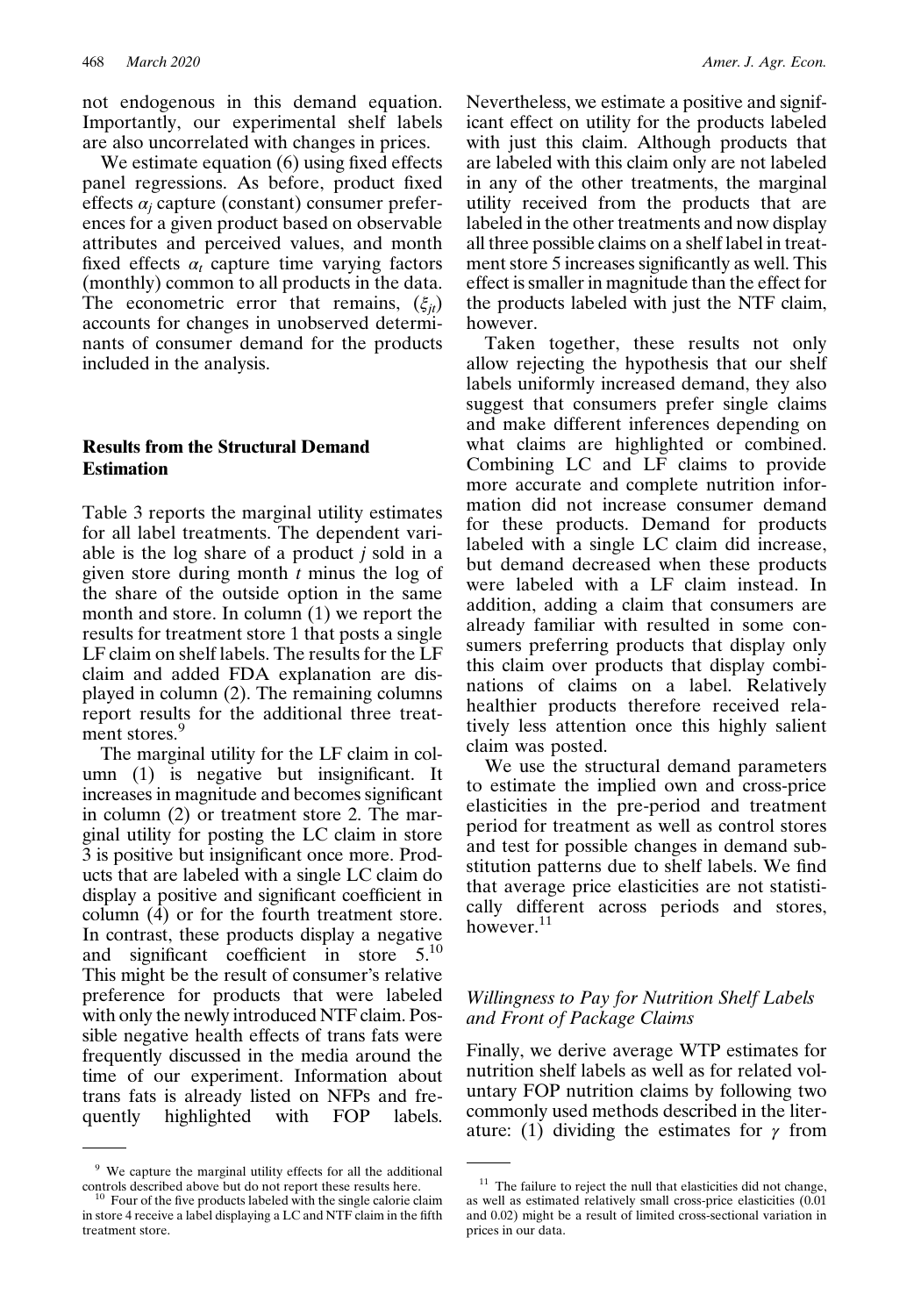|                        | (1)                            | (2)                      | (3)                      | (4)                         | (5)                             |
|------------------------|--------------------------------|--------------------------|--------------------------|-----------------------------|---------------------------------|
| Price                  | $-0.442***$                    | $-0.507***$              | $-0.436***$              | $-0.436***$                 | $-0.439***$                     |
| LF claim               | (0.030)<br>$-0.090$<br>(0.143) | (0.028)                  | (0.030)                  | (0.030)                     | (0.030)                         |
| LF (FDA) claim         |                                | $-0.481**$<br>(0.191)    |                          |                             |                                 |
| LC claim               |                                |                          | 0.216                    |                             |                                 |
| LF claim               |                                |                          | (0.177)                  | 0.291<br>(0.260)            |                                 |
| LC caim                |                                |                          |                          | $0.579**$                   |                                 |
| LF and LC claim        |                                |                          |                          | (0.269)<br>0.223<br>(0.141) |                                 |
| LF claim               |                                |                          |                          |                             | $-0.174$                        |
| LC claim               |                                |                          |                          |                             | (0.127)<br>$-1.265***$          |
| LF and LC claim        |                                |                          |                          |                             | (0.117)<br>$-0.002$             |
| NTF claim              |                                |                          |                          |                             | (0.145)<br>$0.674***$           |
| LF and NTF claim       |                                |                          |                          |                             | (0.161)<br>0.384                |
| LC and NTF claim       |                                |                          |                          |                             | (0.712)<br>$-0.584***$          |
| LF, LC, and NTF claim  |                                |                          |                          |                             | (0.213)<br>$0.405**$<br>(0.176) |
| Num of obs.            | 3,843                          | 3,878                    | 3,856                    | 3,840                       | 3,796                           |
| R squared              | 0.552                          | 0.522                    | 0.548                    | 0.551                       | 0.547                           |
| Product FE<br>Store FE | <b>YES</b><br>YES              | <b>YES</b><br><b>YES</b> | <b>YES</b><br><b>YES</b> | <b>YES</b><br><b>YES</b>    | <b>YES</b><br><b>YES</b>        |

Table 3. Structural Demand Estimates for Shelf Label Treatments (Marginal Utilities)

Notes: Clustered errors are reported in parentheses at the product-store level. Regressions are estimated separately for each of the five treatment stores and reported in column (1) to (5). Triple interactions (label eligibility, treatment month and treatment store) allow estimating marginal utility changes relative to all 27 control stores. The dependent variable is the difference in the log of market share for each product and the outside option. \*p < 0.10, \*\*p < 0.05, and \*\*\*p < 0.01.

equation (6) by the average marginal utility of price  $\beta$  from the same equation; (2) using the demand results to estimate the change in consumer welfare (or surplus) due to the label changes in counterfactual simulations that keep prices constant. The second approach is based on simulations that remove shelf labels associated with significant WTP estimates (see Small and Rosen 1981; Allenby et al. 2014).

Table 4 reports the number of products that display voluntary FOP claims related to our labels. A few of the products that display a low fat or low calorie related FOP claim (three and four products, respectively) do not receive an experimental shelf label. Similarly, not all (twelve out of twenty-two and ten out of twenty-three, respectively) of the products that receive an experimental label displaying a LF or LC claims already display a related

FOP label. In contrast, none of the products that are label ineligible for a NTF claim display a related FOP label, and thirty-one of the thirty-nine label eligible products do.

We report the average WTP results for both shelf labels and already included voluntary FOP claims in table 5. In our analysis of the FOP nutrition claims, we rely on control stores only because the average estimated parameters for FOP claims are unaffected by the experimental shelf labels in these stores. It is worth pointing out that the observed FOP claims are included as an additional reference but were not part of our market-level experiment. They are chosen voluntarily and strategically by manufacturers and in combination with other labeling and pricing decisions. Although we assign our label treatments randomly across our five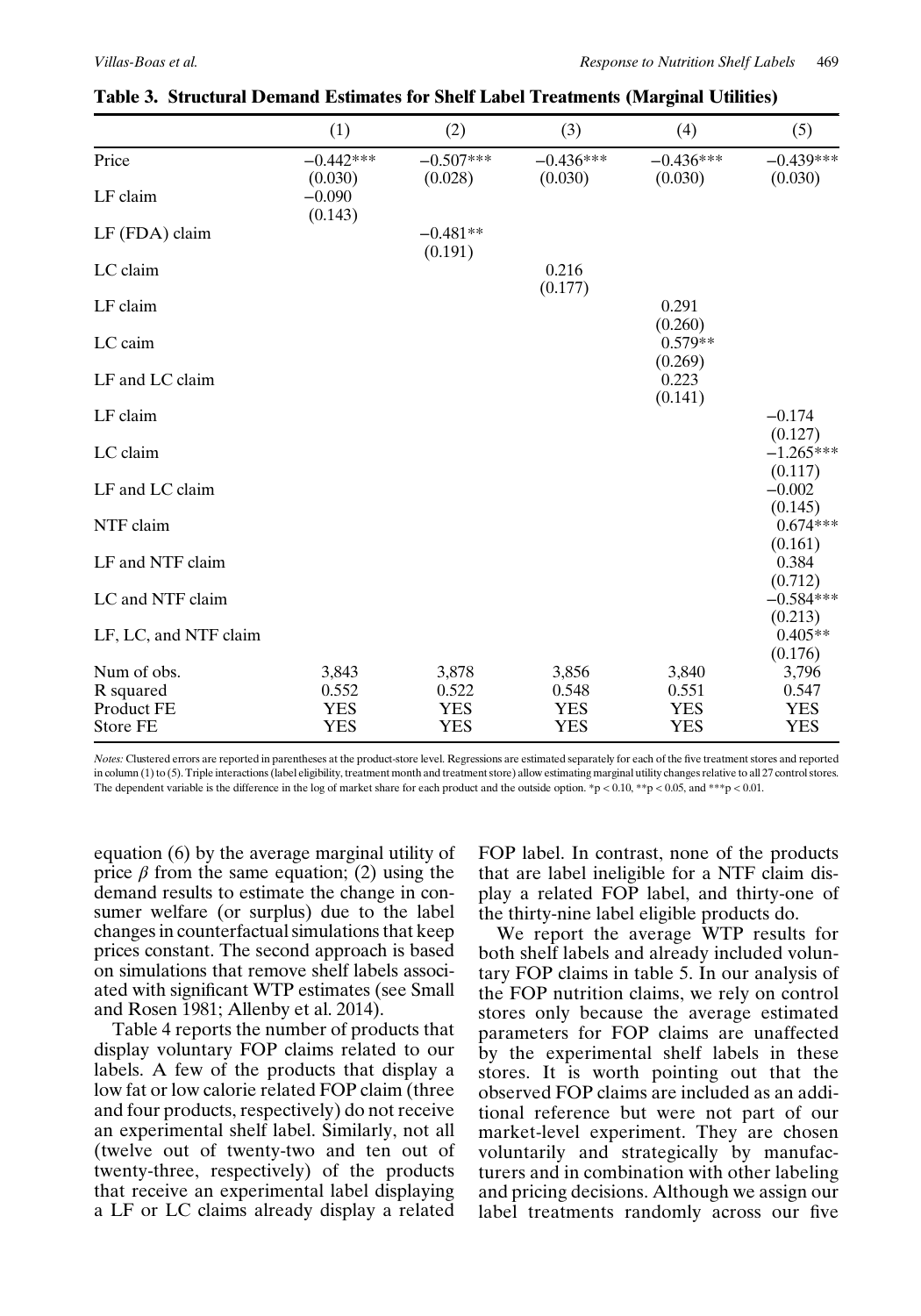| (1)                    | (2)                       | (3)                | (4)          |
|------------------------|---------------------------|--------------------|--------------|
| Type                   | Number of products with   | Number of products | Total number |
|                        | low fat related claim     | without claim      | of products  |
| Shelf label ineligible | 3                         | 43                 | 46           |
| LF claim               | 12                        | 10                 | 22           |
| Total                  | 15                        | 53                 | 68           |
| Type                   | Number of products with   | Number of products | Total number |
|                        | low calorie related claim | without claim      | of products  |
| Shelf label ineligible | 4                         | 41                 | 45           |
| LC claim               |                           | 16                 | 23           |
| Total                  | 11                        | 57                 | 68           |
| Type                   | Number of products with   | Number of products | Total number |
|                        | no trans fat claim        | without claim      | of products  |
| Shelf label ineligible | 0                         | 29                 | 29           |
| NTF claim              | 31                        | 8                  | 39           |
| Total                  | 31                        | 37                 | 68           |

# Table 4. Number of Products with Voluntary FOP Claims by Treatment Eligibility in Control Stores

Notes: This table focuses on products in control stores only. Each of the three panels corresponds to a front of package (FOP) claim. The first column (1) identifies the label eligibility. The second column (2) reports the number of products in each of these experimental shelf label options that also display a related FOP claim, and column (3) repeats the same for products without FOP claims. Column (4) reports the total number of products.

selected treatment stores for our experimental shelf labels, these FOP labels are not randomly assigned. The resulting WTP estimates for FOP labels are therefore observational, and we cannot interpret them as causal effects.

These limitations notwithstanding, our results suggest that consumers do not value products that display a FOP trans fat claim or calorie information on microwave popcorn packages on average, as we observe a negative and significant WTP for these products. Consumers seem to value products with "Fat Free" and related FOP labels, however. The observed very high average WTP for these products (\$4.32) is likely affected by omitted variable bias. For instance, it might partially capture brand preferences as only a select number of brands use these labels.

The average additional willingness to pay for products with a LF claim posted on our shelf labels is negative, ranging from 20 cents to 95 cents (once the FDA explanation is added). It indicates that these products would need to be discounted to maintain previous sales. Although the WTP estimate for an almost identical set of products receiving LC label in treatment store 3 switches to being positive, it is not statistically significant. In treatment store 4 that features combinations of these two claims, consumers are willing to pay significantly more (\$1.33) for products with a LC claim only but not for products highlighted by the remaining two labeling options. Finally, in treatment store 5 that posted all claim combinations on shelf labels, we observe a positive and significant willingness to pay for products that are highlighted by the now added NTF shelf label claim. With \$1.54, it is the largest WTP estimate for our experimental labels. Once combined with both the LF and LC claim, consumers are still valuing these labels but their average WTP for products highlighted by this labeling option reduces to 92 cents. It is interesting that consumers were not willing to pay significantly more for these products when we labeled them with two claims only in treatment store  $4<sup>12</sup>$ 

Rather than focusing on the surprising differences between our results for the already implemented voluntary FOP labels and our experimental shelf labels, the most important result is the dispersion of consumer valuation for these labels in both direction and magnitude, despite the fact that all of these labels try to draw consumers attention to healthier product attributes. The WTP estimates for our experimental shelf labels for instance suggest that posting a LF claim discourages

 $12$  We put less emphasis on the remaining claims here as very few products are labeled that way.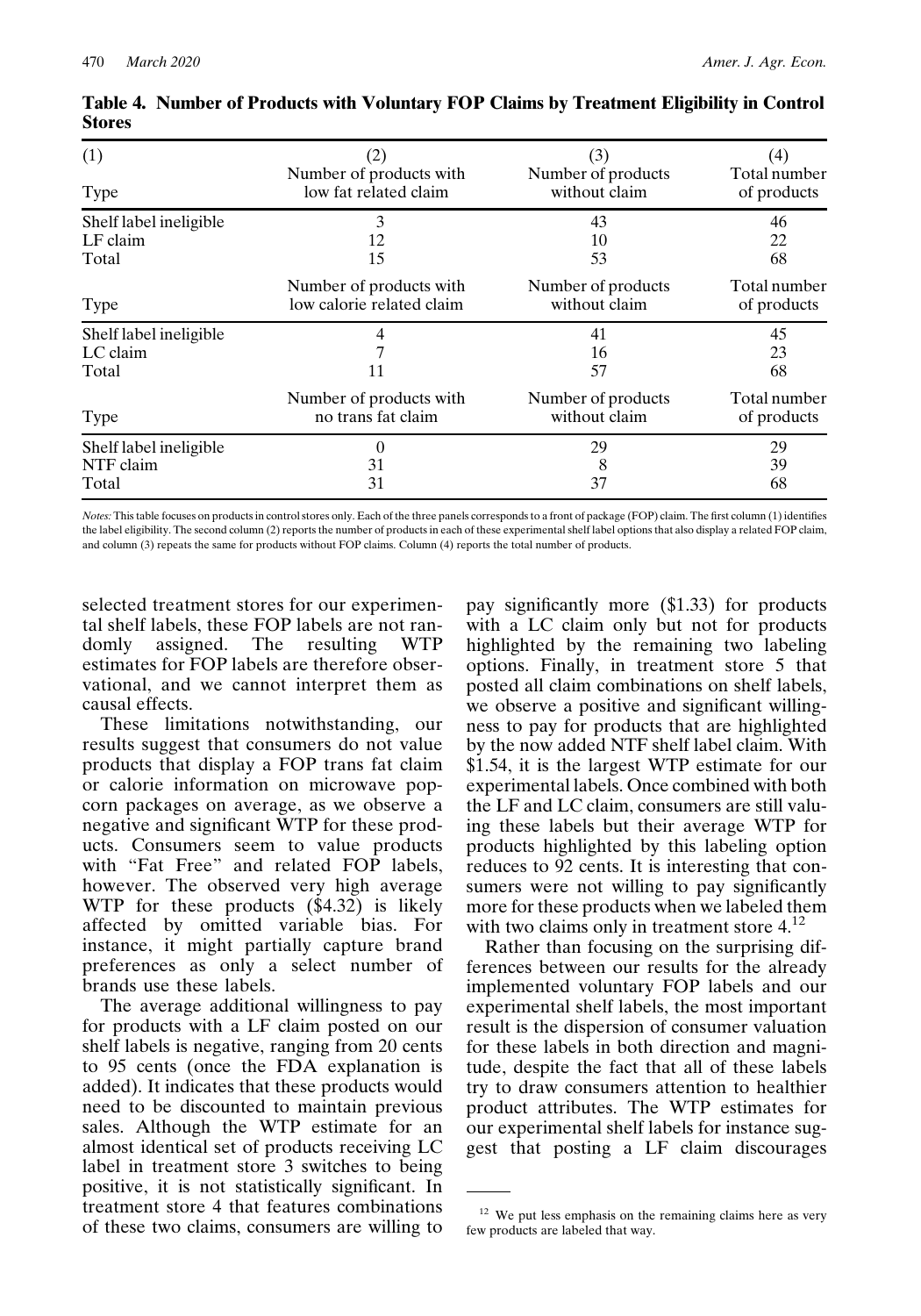|                                         |                                | WTP in<br>dollars |
|-----------------------------------------|--------------------------------|-------------------|
| <b>Front of package</b><br>claims (FOP) | Fat free (and<br>related)      | $4.32***$         |
|                                         | No trans fat                   | $-3.69**$         |
|                                         | Calorie count<br>(and related) | $-1.85***$        |
| <i>Experimental shelf</i><br>labels     |                                |                   |
| Single claim<br>treatments              | LF claim                       | $-0.20$           |
|                                         | LF(FDA)<br>claim               | $-0.95***$        |
|                                         | LC claim                       | 0.50              |
| Two claims<br>treatment                 | LF claim                       | 0.67              |
|                                         | LC claim                       | $1.33**$          |
|                                         | $LF$ and $LC$<br>claim         | 0.51              |
| Three claims<br>treatment               | LF claim                       | $-0.40$           |
|                                         | LC claim                       | -2.88***          |
|                                         | LF and LC<br>claim             | 0.00              |
|                                         | NTF claim                      | $1.54***$         |
|                                         | LF and NTF<br>claim            | 0.87              |
|                                         | LC and NTF<br>claim            | $-1.33***$        |
|                                         | LF, LC, and<br>NTF claim       | $0.92**$          |

## Table 5. Willingness to Pay for Nutrition Claims and Labels

Notes: WTP Estimates for FOP nutrition claims are based on control stores and demand estimates only. WTP Estimates for experimental shelf labels are based on differences reported in table 3. \*p < 0.10, \*\*p < 0.05, and \*\*\*p < 0.01.

purchases of labeled products. Related FOP claims on the other hand suggest that fat content related claims can be effectively used as strategic advertising claims. The results for our fifth labeling treatment that adds a NTF claim further echoes the findings of Sharot et al. (2012) in that consumers appear to value being reminded of information with which they are already familiar. This motivated attention might partially distract from other considerations, however, as consumers value products with a single NTF shelf label claim more than the relatively healthier products labeled with combined nutrient claims. Once more, these observed differences in WTP depending on the type of label confirm that nutrition claims do not uniformly shift demand. Instead, they seem to affect demand in more complex ways.

# Welfare Changes under Different Labeling Scenarios

To investigate the potential welfare effects of our experimental labeling changes we specify a vertical supply model under three alternative assumptions regarding market structure: perfect competition, Bertrand-Nash, and monopoly. Perfect competition assumes that no margins are added throughout the supply chain. Under the Bertrand-Nash setting, manufacturers set wholesale prices equal to marginal costs, and manufacturers and retailers maximize vertical profits for each product or groups of products produced (e.g. products of a specific brand). The monopoly setting assumes that the retailer has all the market power and hence is able to jointly maximize profits by optimally adjusting prices across the entire product category. These two market power scenarios commonly used in the industrial organization literature allow us to capture increased concentration in food manufacturing and grocery retailing. Although the monopoly setting is often only included to establish upper bounds for estimates of strategic pricing, this setting could apply to our analyzed product category. Given our very small overall category sales, manufacturers may exert market power when negotiating product assortment and shelf space, but retailers (especially large national chains with private label brands) might then strategically set prices across the entire product category.

## Counterfactual Simulations under Perfect Competition

Starting with an assumption of perfect competition in food manufacturing and retailing, we estimate changes in welfare by comparing choices with and without posting of our experimental shelf labels. In this setting, we assume that prices equal marginal costs and keep prices constant to estimate the pure consumption switching effect as a result of our labels. We therefore focus on changes in consumer surplus only to estimate overall welfare effects in this scenario. Using the observed consumer choices after our labels were posted, we can compute the resulting consumer surplus and simulate consumer choices if labels would have not been added. We compute the changes in consumer surplus, ceteris paribus (prices unchanged) following Small and Rosen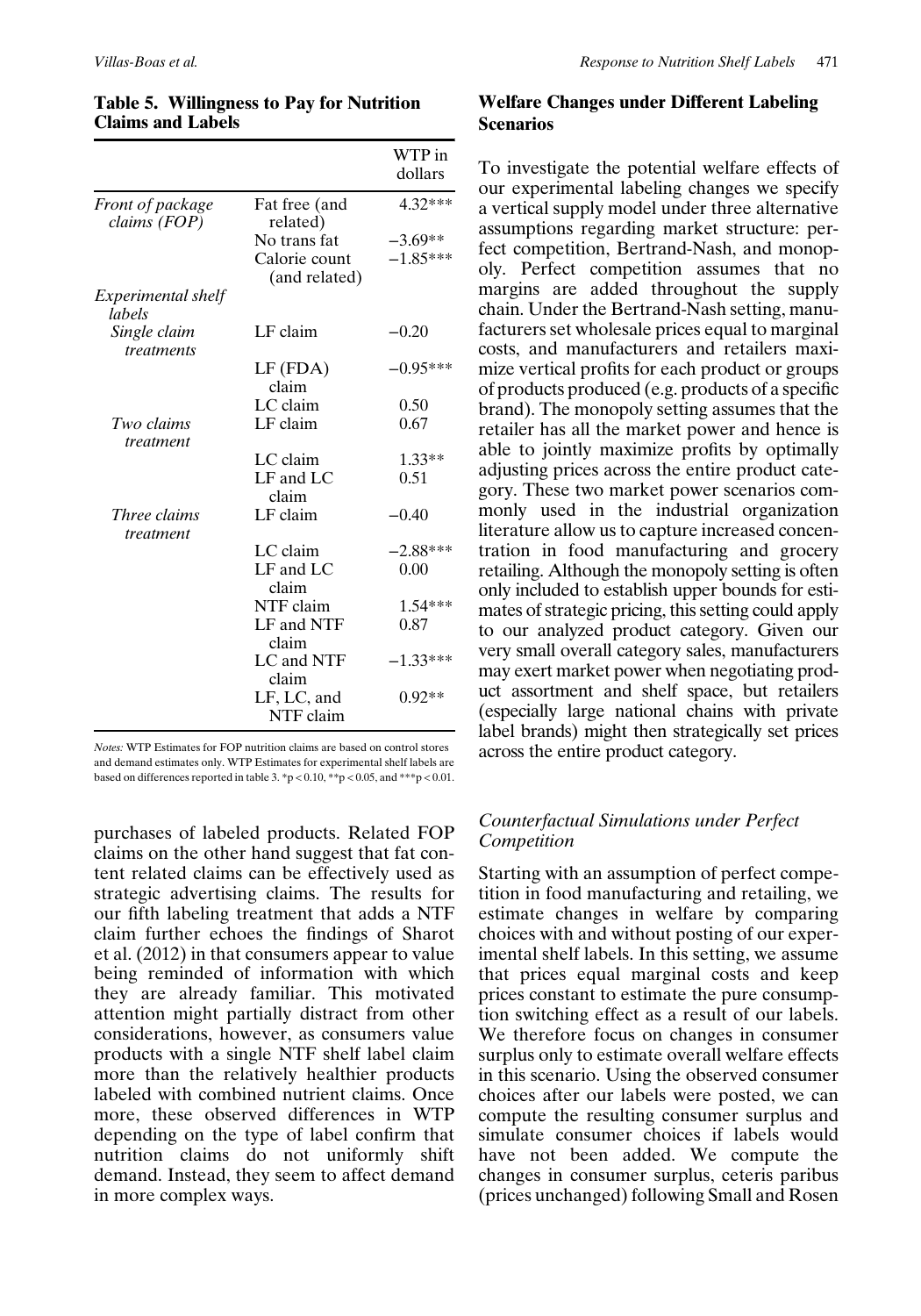(1981) and Allenby et al. (2014). We first define the compensation variation or average expected consumer surplus,  $CS_i$ , as:

$$
(7) \tCS_{jt} = \frac{1}{|\beta|} ln \sum_{j} e^{\alpha_j + \alpha_t + X_{jt} \beta_x - \beta price_{jt}} + C,
$$

where  $\beta$  denotes the average marginal utility of price and  $C$  is a constant. We estimate the CS for the baseline choices when shelf labels are displayed and then estimate the resulting consumer surplus for the next best alternatives consumers choose when nutrition shelf labels are no longer posted. It allows us to obtain the estimated changes in per capita consumer surplus from adding nutrition shelf labels in our treatment stores as:

(8) 
$$
\Delta CS = \sum_{j} \sum_{t} \sum_{NoLabels Simulation}
$$

$$
[CS_{jt,Labels} - CS_{jt,NoLabels Simulation}],
$$

differencing out the constant, C. A positive change in surplus means that our shelf labels are significantly valued by and benefit our consumers on average. For voluntary FOP claims, we follow a similar procedure and define the counterfactual as removing voluntary FOP claims from products in the control stores. However, we will have to interpret the results with caution due to the limitations already discussed.

#### Possible Strategic Pricing and Resulting Welfare Changes

Next, we assume that firms have market power and might strategically price their products as a result of a permanent introduction of our experimental shelf labels. We consider two types of pricing behavior, firms competing in a Bertrand-Nash setting or firms being able to set monopoly prices. Assuming that prices are derived in a Bertrand-Nash equilibrium, we subtract margins added by manufacturers or retailers from observed prices to recover marginal costs. When we assume monopoly pricing, we recover a lower bound on marginal costs by using a monopoly (larger) markup.<sup>13</sup> Once more, the monopoly price setting behavior captures a higher degree of market power in which the retailer can set prices for all products in a way to maximize total category or multi-product profits. We simulate the removal of our labels but now solve for new equilibrium prices under counterfactual scenarios. The final step is to perform simulations for estimated welfare changes, denoted as Label<sub>No</sub>. Here we use the differences in nutrient information available to consumers as well as our recovered costs.

#### Bertrand-Nash Pricing

We simulate the equilibrium  $(N$  by 1) vector of retail prices  $p^*$  under alternative labeling scenarios (Label<sub>No</sub>), assuming that firms play a Bertrand-Nash pricing game. We assume that wholesale prices are set equal to marginal costs, and retail prices  $p_i$  for each product j are set to maximize profits for each product, or *max*  $\pi_1 = (p_1 - c_1)s_1, \dots, \text{max}$  $\pi_1 = (p_N - c_N)s_N.$ 

Using matrix notation and solving for profit maximizing prices, the equilibrium retail prices with labels  $p^0$  can be expressed by an equation in which prices are equal to costs plus a Bertrand-Nash markup, given by:

$$
(9) \quad p^0 = c^{\hat{b}n} - (T^{bn} * \delta)^{-1} s(p^0, \text{Labels}_{\text{Yes}})
$$

 $T^{bn}$  is a matrix with general element (*j*,  $k$ ) = 1 if both products *j* and *k* are produced by the same firm, and equal to zero otherwise, and  $\delta$  is the matrix of demand responses to price changes. Given that we observe the retail prices with labels  $p^0$  and estimated demand, we can now estimate the markup term  $-(T^{bn} * \delta)^{-1} s(p^0, \text{Labels}).$  We recover the marginal costs under Bertrand-Nash behavior,  $c^{bn}$ , as shown in the Appendix.

The counterfactual equilibrium prices without labels are obtained by solving for the prices  $p^*$  that satisfy the fixed point:

(10) 
$$
p^* = c^{\hat{b}n} - (T^{bn} * \delta)^{-1} s(p^*, \text{Labels}_{N_o}).
$$

Using these simulated counterfactual equilibrium prices  $p^*$  without labels, baseline prices  $p^{0'}$ , and equation (8), we can compute the change in consumer surplus.

The changes in producer surplus are captured by the change in profits with and without labels (or with and without voluntary FOP claims) given baseline prices  $p^0$  and new simulated prices  $p^*$ . Finally, we report total welfare changes as the sum of both.

<sup>&</sup>lt;sup>13</sup> A derivation to recover marginal costs under both scenarios is included in the appendix.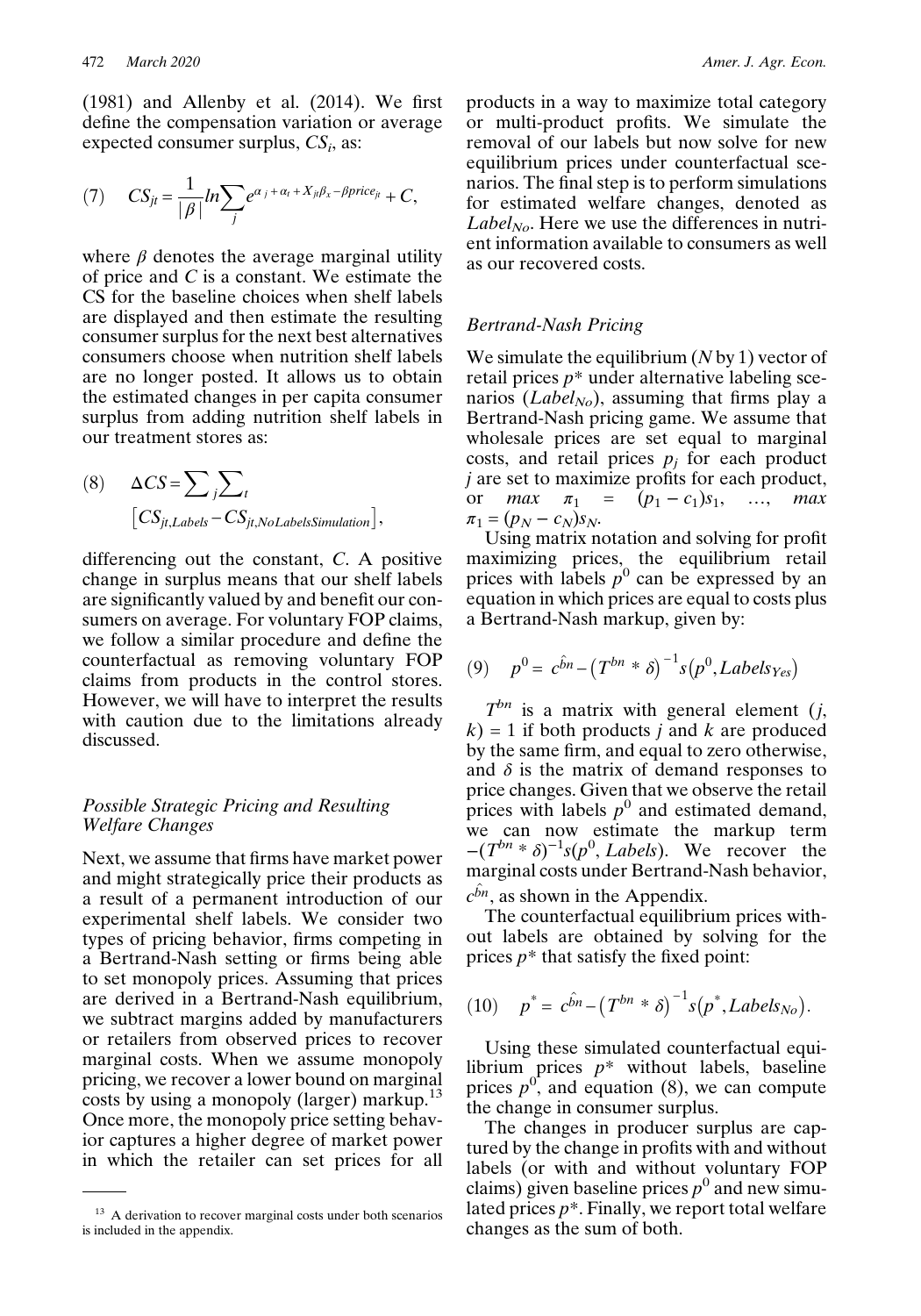## Monopoly Pricing

This procedure is repeated considering a market setting where retailers can coordinate prices that maximize joint profits over all products, or the matrix  $T^m = 1$  for all elements. Given that we observe  $p^0$  and can estimate the monopoly markup term  $-(T^m * \delta)^{-1} s(p^0,$ Labels $_{Yes}$ ), monopoly costs are the difference between the two and defined as  $c^{\hat{m}}$ .

The simulations allow us to find the new equilibrium retail monopoly prices  $p^{**}$  that solve the fixed point under no labels given by:

(11) 
$$
p^{**} = c^{\hat{m}} - (T^{m*}\delta)^{-1} s(p^{**}, Label_{No}).
$$

As before, using simulated prices  $p^{**}$ , baseline prices  $p^0$ , and equation (8), we compute the change in consumer surplus. The change in producer surplus is captured by changes in profits with and without nutrient information displayed, using baseline and simulated prices, and we report total welfare changes once more.

## Estimated Average Welfare Changes Due to Experimental Shelf Labels

Table 6 reports the resulting monthly average price changes  $p^* - p^0$ , changes in consumer surplus (given by (8)), changes in producer surplus or profits, as well as overall changes in total welfare. All estimates are reported in dollars per capita and by month, and standard errors are reported in parentheses below the point estimates.

We report welfare changes for our shelf label treatments under all three pricing scenarios (competitive pricing, Bertrand-Nash pricing, and monopoly pricing) organized into four panels. The top three panels provide estimates for single nutrition claims displayed on our experimental shelf labels, and the bottom panel provides estimates for a label that combines all three claims.<sup>14</sup> We interpret the change given constant prices (competitive supply) to be the pure switching effect resulting from our labels. Allowing firms to adjust prices adds a strategic or imperfect competition effect to the change in welfare.

Adding a LF shelf label has no significant effect on consumer surplus, producer surplus,

and overall welfare per capita if prices remain constant. If firms adjust prices and are competing in a Bertrand-Nash setting, prices increase by a very small amount, per capita consumer surplus and overall welfare per capita decrease, although by a small and economically insignificant amount. In the monopoly scenario, average prices increase by 7.5 cents, per capita consumer surplus decreases by 7.3 cents, and per capita total welfare increases by 57.6 cents. This welfare change is driven by increased per capita profits (64.9 cents). The second panel in table 6 indicates that adding a LC shelf label has no significant effect on consumer surplus, producer surplus, and overall welfare per capita if prices remain constant once more. When firms are competing in a Bertrand-Nash setting, prices increase by a relatively small amount, and consumer surplus and overall welfare per capita decline. In the monopoly scenario, average prices increase by 26.8 cents, an increase significantly larger than for LF shelf label. As a result, consumer surplus per capita decreases significantly (by 26.3 cents), and per capita welfare increases by less than before (38.5 cents rather than 57.6 cents) despite the fact that per capita profits increase by almost the same amount (64.7 cents).

Although we observe a similar pattern for the NTF shelf label in the third panel, the fourth panel shows a different pattern. When adding all three claims in a label, none of the changes are significant if prices remain unchanged. Under the Bertrand-Nash scenario, prices now decline by 2 cents on average, and consumer surplus and overall welfare per capita increases slightly as a result. When retailers are able to set monopoly prices, despite a sizable price decrease (\$1.22), both consumer surplus and profits increase, resulting in a large increase in overall welfare of \$1.58 per capita.

As we report these values in dollars per capita per month, we also extrapolate to monthly store totals to provide an additional perspective. As an approximation, we observe about 3,800 transactions over 52 weeks in each treatment store, or about 300 popcorn sales per month. The total welfare effect per month per store when retailers can strategically adjust all prices after posting all nutrition claims in one label would roughly amount to  $$1.581 \times 300 = $473$  per store. Similarly, the increase in profits per month per store from strategically adjusting all prices after a single nutrient claim is posted on a

<sup>&</sup>lt;sup>14</sup> We do not include the combined fat and calorie treatment in store 4 as the combined label did not display statistically significant results in the structural demand estimations. Other two claim combinations are also not included here as they only applied to a small number of products.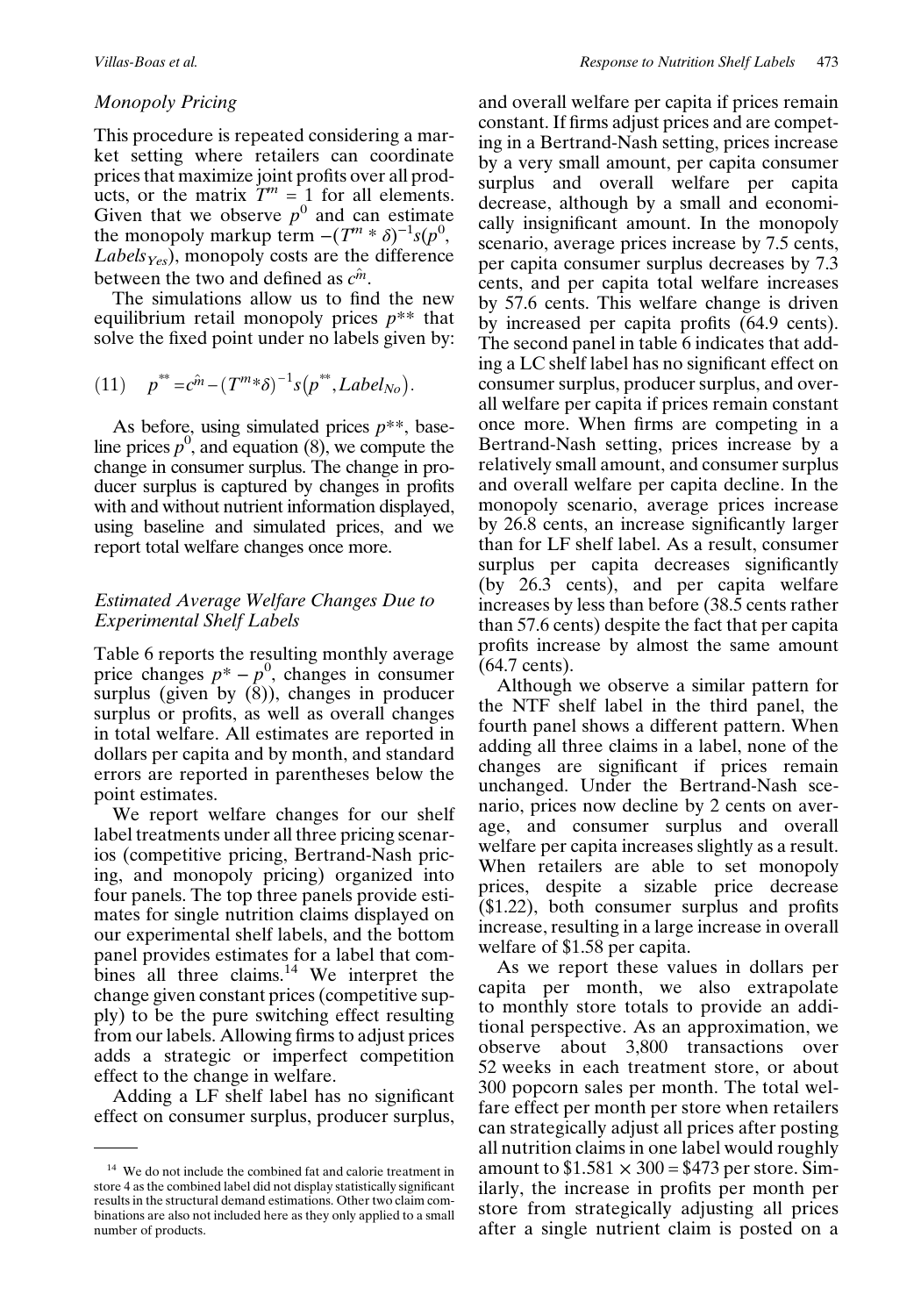|                 | Price    | Average CS | Average profit | Average welfare |
|-----------------|----------|------------|----------------|-----------------|
|                 | change   | change     | change         | change          |
| LF claim        |          |            |                |                 |
| Competitive     |          | 0.000      | 0.000          | 0.000           |
|                 |          | (0.000)    | (0.000)        | (0.000)         |
| Bertrand-Nash   | 0.001    | $-0.002$   | 0.000          | $-0.002$        |
|                 | (0.000)  | (0.000)    | (0.705)        | (0.000)         |
| Monopoly        | 0.075    | $-0.073$   | 0.649          | 0.576           |
|                 | (0.003)  | (0.000)    | (0.087)        | (0.084)         |
| LC claim        |          |            |                |                 |
| Competitive     |          | 0.002      | 0.000          | 0.002           |
|                 |          | (0.002)    | (0.000)        | (0.002)         |
| Bertrand-Nash   | 0.004    | $-0.007$   | 0.000          | $-0.007$        |
|                 | (0.000)  | (0.002)    | (0.001)        | (0.003)         |
| Monopoly        | 0.268    | $-0.263$   | 0.647          | 0.385           |
|                 | (0.010)  | (0.011)    | (0.083)        | (0.074)         |
| NTF claim       |          |            |                |                 |
| Competitive     |          | 0.003      | 0.000          | 0.003           |
|                 |          | (0.003)    | (0.000)        | (0.003)         |
| Bertrand-Nash   | 0.004    | $-0.008$   | 0.000          | $-0.008$        |
|                 | (0.000)  | (0.003)    | (0.001)        | (0.003)         |
| Monopoly        | 0.294    | $-0.290$   | 0.614          | 0.324           |
|                 | (0.011)  | (0.012)    | (0.073)        | (0.062)         |
| LF, LC, and NTF |          |            |                |                 |
| claim           |          |            |                |                 |
| Competitive     |          | $-0.002$   | 0.000          | $-0.002$        |
|                 |          | (0.002)    | (0.000)        | (0.002)         |
| Bertrand-Nash   | $-0.017$ | 0.020      | $-0.005$       | 0.015           |
|                 | (0.001)  | (0.002)    | (0.001)        | (0.003)         |
| Monopoly        | $-1.227$ | 1.193      | 0.389          | 1.581           |
|                 | (0.075)  | (0.079)    | (0.038)        | (0.117)         |

#### Table 6. Simulated Average Monthly Per Capita Welfare Changes for Experimental Nutrition Shelf Labels under Three Supply Scenarios

Notes: All results are reported in dollars and average consumer surplus, profits, and total welfare are measured per capita and month. Standard errors are reported in parentheses. We report welfare changes from displaying single "low fat" (top panel), "low calorie" (second panel), and "no trans fat" (third panel) claims on shelf labels, as well as a display of all three claims on a shelf label (bottom panel). All estimates are based on demand estimates and simulations using treatment and control stores during the pre- treatment period only.

label (e.g. the LC claim) is roughly  $$0.649 \times 300 = $195$ . These estimates are sizable when considering the small overall category revenue that amounts to \$978 per month in this approximation.

Although our labels do not change consumer surplus and overall welfare in significant ways under the assumption of perfect competition, once we allow firms to strategically adjust prices, our simulation estimates statistically and economically significant welfare changes. Despite previously detected consumer preferences for the stand-alone calorie and trans fat claims, consumer surplus decreases once firms are able to charge monopoly prices under these preferred labeling options. In contrast, consumers surplus and overall welfare are now highest when all three claims are displayed on a label. However, profits increase by a smaller amount than

in the single claim labeling scenarios. We conclude that retailers would have little incentive to implement this welfare maximizing shelf labeling option without being regulated to do so and instead would prefer to post single nutrient claims. When firms operate in a Bertrand-Nash setting, the overall increase in total welfare is still positive under the label option that posts all three claims but firms now find their profits slightly reduced. If firms instead implement a single claim label, their profits remain unchanged. In this setting, retailers might not voluntarily introduce any of our shelf labels.

# Estimated Average Welfare Changes for Voluntary FOP Claims

We apply the same methodology to simulate changes in welfare for FOP nutrition claims.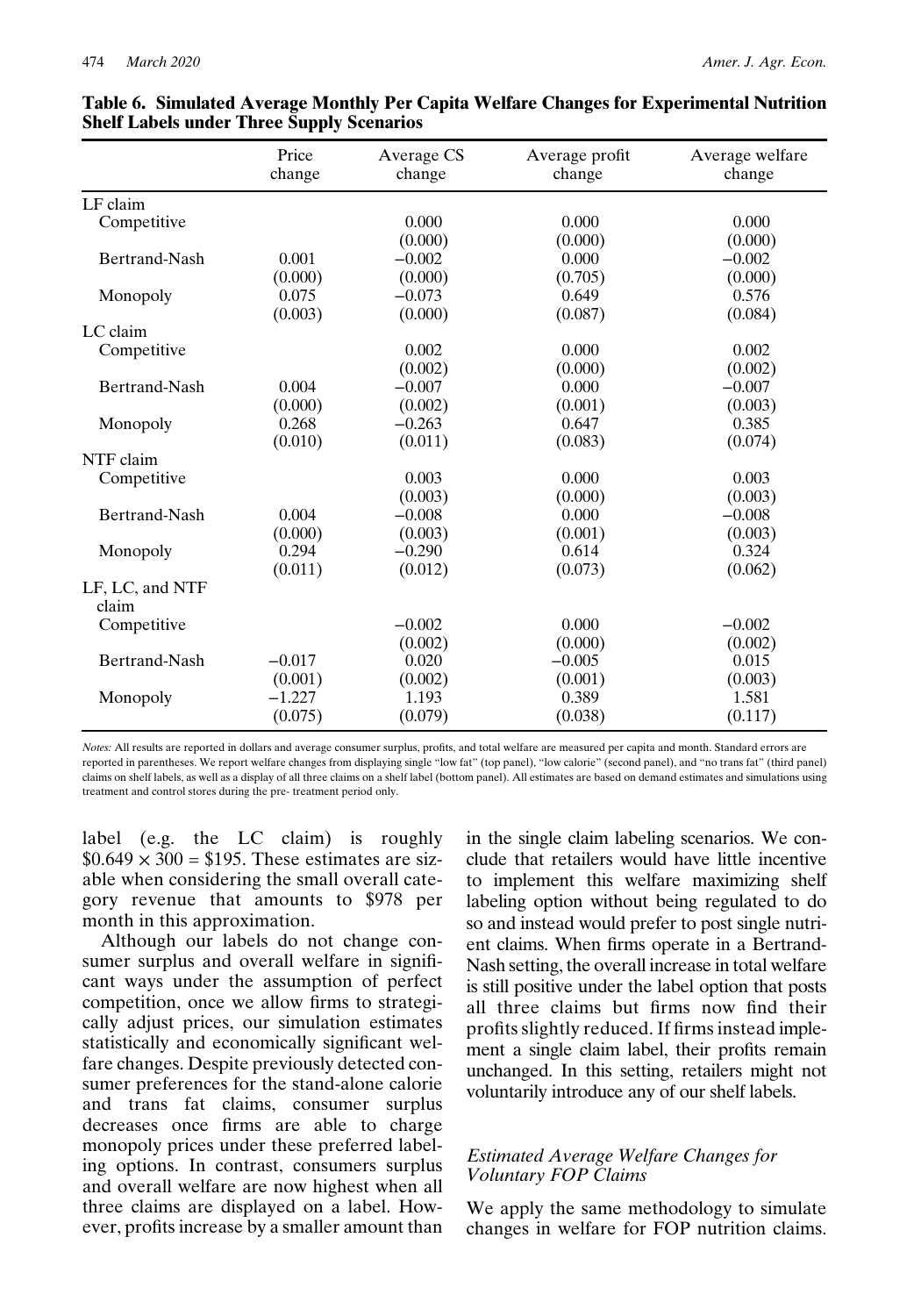We obtain these by simulating the difference between removing these labels and displaying these labels on product packages in our control stores. In table 7, we once more report estimates of changes in consumer surplus, profits, and welfare in dollars per capita by month. The top panel reports results for LC related claims, the middle panel for LC related claims, and the bottom panel for NTF claims.

The top panel suggests that adding a voluntary LF related FOP claim resulted in an increase in consumer surplus per capita under all three pricing scenarios, although by less under monopoly pricing than under the assumption of perfect competition and Bertrand-Nash pricing (33 cents versus 50 cents). Under Bertrand-Nash pricing, we also observe an increase in profits, whereas profits would have decreased under the assumption that retailers adjusted prices strategically across all products. Interestingly, once retailers are able to adjust prices across the entire product category we observe price increases of 18 cents, whereas under the Bertrand-Nash setting, they hardly change. Total welfare increased under perfect competition and Bertrand-Nash but decreased under the monopoly pricing scenario.

For LC related FOP claims, the consumption switching effect and combined effect under Bertrand-Nash are close to equal in magnitude once more, but consumer surplus actually decreases as a result of posting these claims. As per capita profits decrease as well, overall per capita welfare decreases under all pricing models. This result might point to already discussed limitations of our analysis of voluntary FOP claims as it otherwise poses the question of why firms voluntarily add these claims in the first place.

When repeating our analysis for NTF claims in the third panel, we see large drops in consumer surplus per capita once more and predict that prices decrease significantly, especially under monopoly pricing. We also predict sizable per capita profit decreases of \$1.68 under the monopoly setting and large overall welfare reductions of up to \$3.10 per capita by month.

When once more extrapolating to store-level monthly measures, the profit gain from posting a

|                           | Price<br>change | Average CS<br>change | Average profit<br>change | Average welfare<br>change |
|---------------------------|-----------------|----------------------|--------------------------|---------------------------|
| LF related FOP<br>claims  |                 |                      |                          |                           |
|                           |                 |                      |                          |                           |
| Competitive               |                 | 0.500<br>(0.012)     | 0.000<br>(0.000)         | 0.500<br>(0.012)          |
| Bertrand-Nash             | 0.002           | 0.502                | 0.101                    | 0.603                     |
|                           | (0.000)         | (0.012)              | (0.003)                  | (0.010)                   |
| Monopoly                  | 0.180           | 0.331                | $-0.467$                 | $-0.136$                  |
|                           | (0.009)         | (0.012)              | (0.062)                  | (0.058)                   |
| LC related FOP<br>claims  |                 |                      |                          |                           |
| Competitive               |                 | $-0.339$             | 0.000                    | $-0.339$                  |
|                           |                 | (0.011)              | (0.000)                  | (0.011)                   |
| Bertrand-Nash             | $-0.002$        | $-0.336$             | $-0.073$                 | $-0.408$                  |
|                           | (0.000)         | (0.011)              | (0.003)                  | (0.013)                   |
| Monopoly                  | $-0.131$        | $-0.216$             | $-0.760$                 | $-0.976$                  |
|                           | (0.006)         | (0.009)              | (0.075)                  | (0.071)                   |
| NTF related FOP<br>claims |                 |                      |                          |                           |
| Competitive               |                 | $-2.467$             | 0.000                    | $-2.467$                  |
|                           |                 | (0.022)              | (0.000)                  | (0.022)                   |
| Bertrand-Nash             | $-0.013$        | $-2.429$             | $-0.563$                 | $-2.992$                  |
|                           | (0.000)         | (0.021)              | (0.009)                  | (0.028)                   |
| Monopoly                  | $-1.093$        | $-1.422$             | $-1.682$                 | $-3.104$                  |
|                           | (0.039)         | (0.035)              | (0.107)                  | (0.079)                   |

Table 7. Simulated Monthly Per Capita Welfare Changes (with FOP Claims minus simulated no FOP Claims) under Three Supply Scenarios

Notes: All results are reported in dollars and average consumer surplus, profits and total welfare are measured per capita and month. Standard errors are reported in parentheses. We report welfare changes from adding low fat related (top panel), low calorie related (second panel), and no trans fat (third panel) front of package (FOP). All estimates based on the demand estimates and simulations using control stores only during the whole sample period.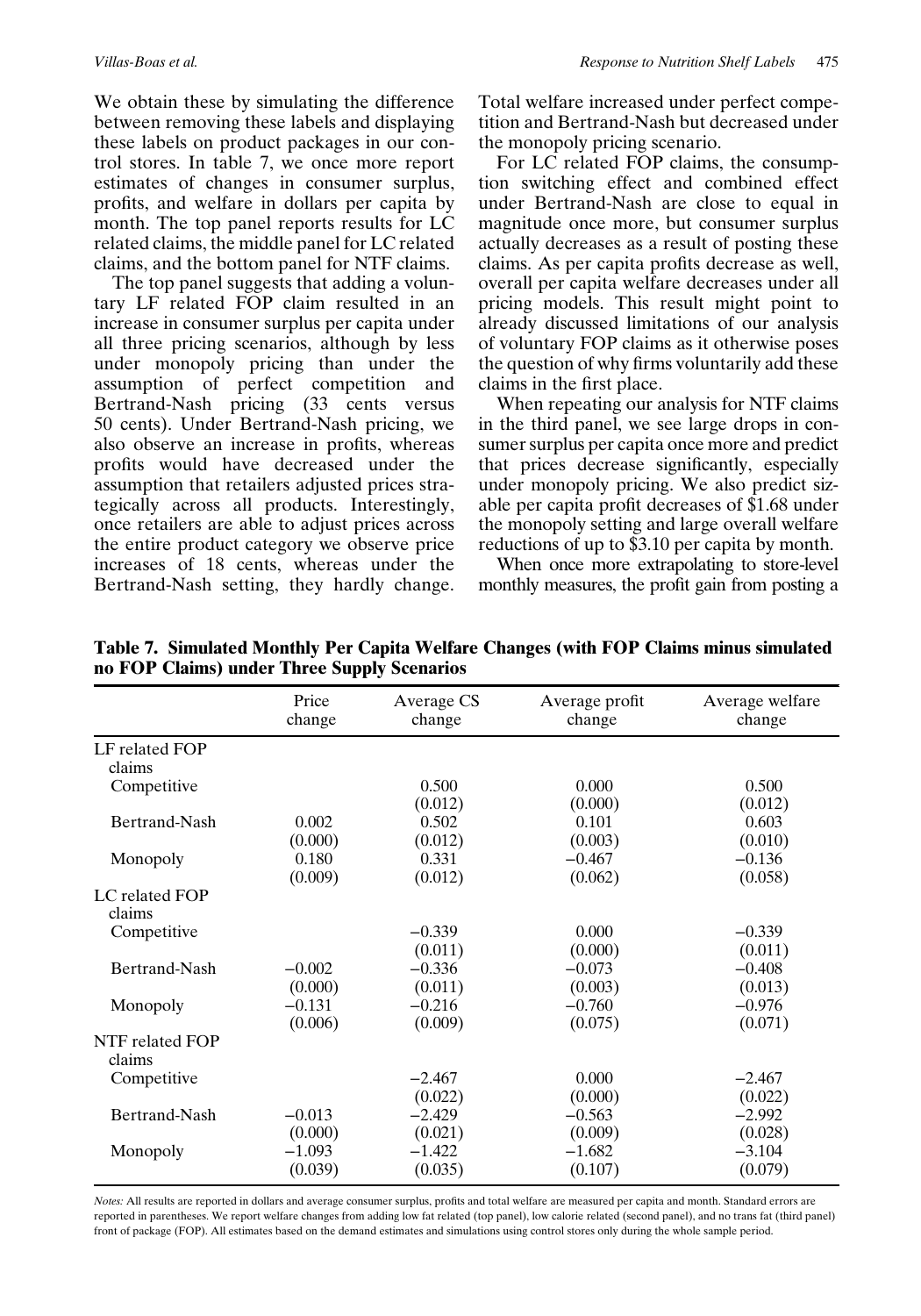LF related FOP claim under this setting amounts to roughly  $$1.01 \times 300 = $303$  per store per month. The total welfare loss as a result of retailers setting monopoly prices after select brands display a LF related FOP claim is approximately  $-0.136 \times 300 =$ \$-41 per store per month.

To summarize our analysis of FOP labels, we only detect positive welfare changes for voluntary FOP claims that highlight information about fat content. Removing the other two claims increases overall welfare in our simulations. It is worth pointing out that food manufacturers use these labels selectively and might not make FOP labeling and pricing decisions for a single product or in one product category only. Other strategic responses by retailers not modeled here might further bias our results. For instance, we cannot incorporate considerations across product categories or across stores. Although our analysis suggests that FOP claims might not always be beneficial to consumers, additional research is needed that addresses or controls for this multifaceted strategic behavior.

# Conclusion

Our nutrition label experiment suggests that consumers do not fully utilize all of the nutrition information currently reported on NFPs. When we provide this information in a more salient fashion on experimental shelf labels, consumers adjust their purchases. Our estimated heterogeneous labeling effects are not consistent with a uniform shift in demand for the highlighted healthier products, however. Consumers seem to react differently to our shelf labels depending on which and how many claims are displayed.

Our simulations of strategic pricing behavior under varying degrees of market power and estimated welfare changes further suggest that an already discussed shift in regulation toward simple claims in addition to the information provided on NFPs needs to take possible strategic firm responses into account. The estimated strategic pricing decisions in response to our experimental nutrition shelf labels suggest that in today's concentrated food retail markets, firms have little incentive to choose welfare-maximizing labels.

Our treatment stores were selected by the retailer to be comparable in size, product assortment, and consumer demographics, and as a result, we analyzed store-level data only. Future research should consider empirical settings where the heterogeneity of consumers' valuation of nutrition claims can be modeled and formally incorporated into the analysis. Such studies could experiment with targeted information provision or advertising such as smart phone ads or digital store displays to provide further policy recommendations.

Finally, our analysis was restricted to one product category with small overall sales. Experiments across a variety of product categories would not only test the robustness of the results presented here; they could also consider other strategic long-run firm responses such as new product introductions and overall changes in product assortment.

For nutrition labeling to be successful, consumers need to process the information provided and choose healthier product alternatives as a result. Heterogeneous consumer preferences, limited attention spans, and potentially biased perceptions will likely trigger strategic firm responses in a market characterized by ongoing consolidation and increased market power of large manufacturing and retailing firms. Although limited in scope, our research provides important insights for regulators and motivates further research that focuses on the interplay between demand and supply in today's complex retail environment.

# Supporting information

Supplementary material is available at American Journal of Agricultural Economics online.

# **References**

- Ackerberg, Daniel A. 2003. Advertising, Learning, and Consumer Choice in Experience Good Markets: an Empirical Examination. International Economic Review 44(3): 1007–40.
	- . 2001. Empirically Distinguishing Informative and Prestige Effects of Advertising. RAND Journal of Economics 32(2): 316–33.
- Allenby, Greg M, Jeff Brazel, John Howell, and Peter E Rossi. 2014. Economic Valuation of Product Features. Ouantitative Marketing and Economics 12(4): 421–56.
- Balcombe, Kelvin, Iain Fraser, Ben Lowe, and Diogo Souza Monteiro. 2015. Information Customization and Food Choice. American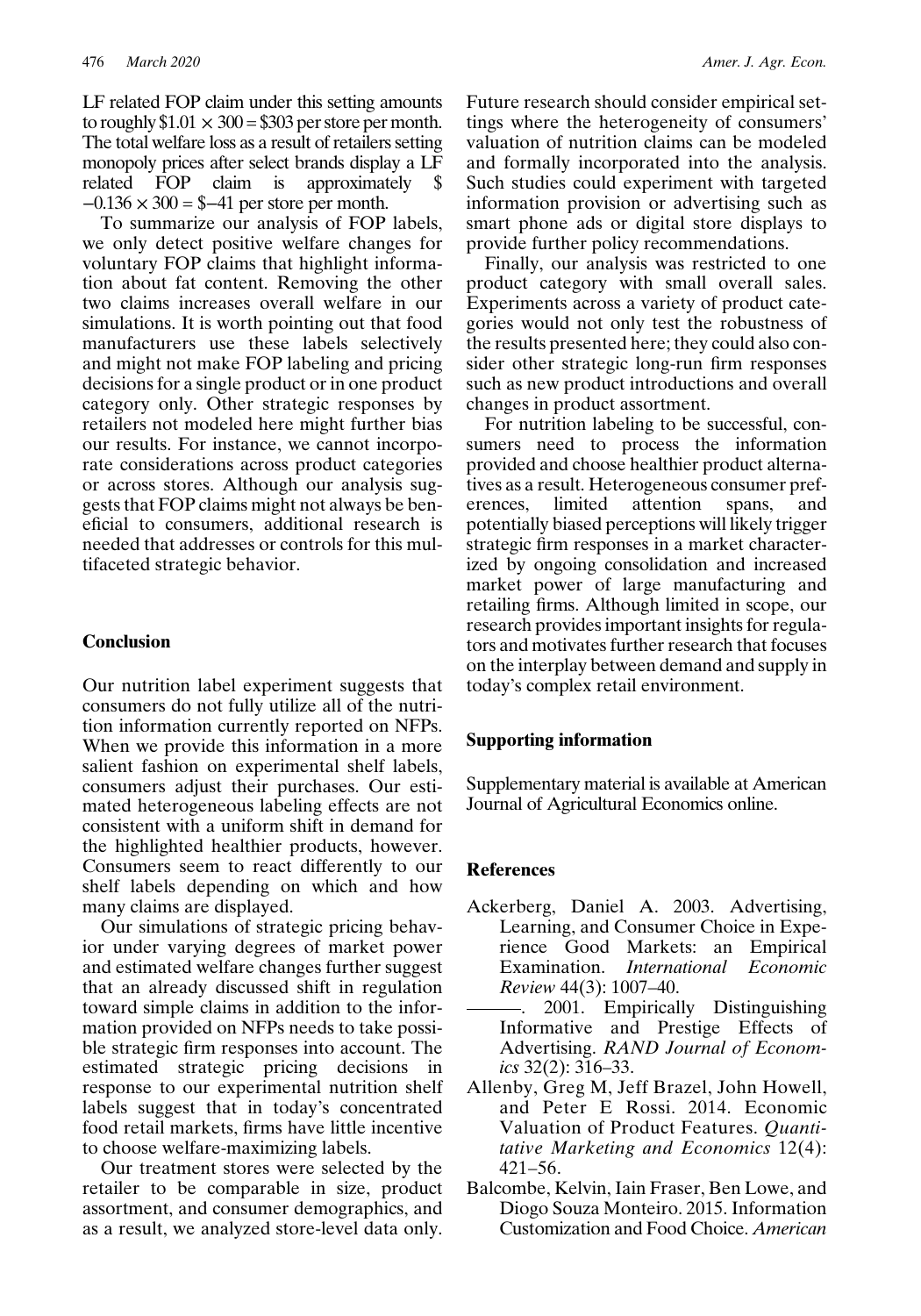Journal of Agricultural Economics 98(1): 54–73.

- Becker, Mark W, Nora M Bello, Raghav P Sundar, Chad Peltier, and Laura Bix. 2015. Front of Pack Labels Enhance Attention to Nutrition Information in Novel and Commercial Brands. Food Policy 56: 76–86.
- Berning, Joshua P, Hayley H Chouinard, and Jill J McCluskey. 2011. Do Positive Nutrition Shelf Labels Affect Consumer Behavior? Findings from a Field Experiment with Scanner Data. American Journal of Agricultural Economics 93(2): 364–9.
- Berry, Steven. 1994. Estimating Discrete-Choice Models of Product Differentiation. RAND Journal of Economics 25(2): 242–62.
- Chandon, Pierre, J Wesley Hutchinson, Eric T Bradlow, and Scott H Young. 2009. Does In-store Marketing Work? Effects of the Number and Position of Shelf Facings on Brand Attention and Evaluation at the Point of Purchase. Journal of Marketing 73: 1–17.
- DellaVigna, Stefano, and Matthew Gentzkow. 2017. Uniform Pricing in US Retail Chains. NBER Working Paper No. 23996. Available at: https://www.nber.org/papers/w23996. Accessed April 4, 2018.
- Gao, Zhifeng, and Ted C Schroeder. 2009. Effects of Label Information on Consumer Willingness-to-pay for Food Attributes. American Journal of Agricultural Economics 91(3): 795–809.
- Grunert, Klaus, and Josephine M Wills. 2007. A Review of European Research on Consumer Response to Nutritional Information on Food Labels. Journal of Public Health 34: 1–25.
- Institute of Medicine. 2012. Accelerating Progress in Obesity Prevention: Solving the Weight of the Nation. Washington, DC: National Academies Press (US).
- Johnson, Justin P, and David P Myatt. 2006. On the Simple Economics of Advertising, Marketing, and Product Design. American Economic Review 96(3): 756–84.
- Kanter, Christopher, Kent D Messer, and Harry M Kaiser. 2009. Does Production Labeling Stigmatize Conventional Milk? American Journal of Agricultural Economics 91(4): 1097–109.
- Kiesel, Kristin, and Sofia B Villas-Boas. 2013. Can Information Costs Affect Consumer Choice? Nutritional Labels<br>in a Supermarket Experiment. in a Supermarket

International Journal of Industrial Organization 31: 153–63.

- Levy, Alan, and B Sara Fein. 1998. Consumers' Ability to Perform Tasks Using Nutrition Labels. Journal of Nutrition Education 30: 210–7.
- Loewenstein, George, Cass R Sunstein, and Russell Golman. 2014. Disclosure: Psychology Changes Everything. Annual Review of Economics 6: 391–419.
- McFadden, Daniel. 1974. The Measurement of Urban Travel Demand. Journal of Public Economics 3: 303–28.
- McFadden, Daniel, and Kenneth E Train. 2000. Mixed MNL Models for Discrete Response. Journal of Applied Econometrics 15: 447–70.
- Mohr, Gina, Donald R Lichtenstein, and Chris Janiszewski. 2012. The Effect of Marketer-Suggested Serving Size on Consumer Response: The Unintended Consequences of Consumer Attention to Calorie Information. Journal of Marketing 76(1): 59–75.
- Moorman, Christine, Rosellina Ferraro, and Joel Huber. 2012. Unintended Nutrition Consequences: Firm Responses to the Nutrition Labeling and Education Act. Marketing Science 31(5): 717–37.
- Nevo, Aviv. 2000. A Practitioner's Guide to Estimation of Random-Coefficients Logit Models of Demand. Journal of Economics and Management Strategy 9: 513–48.
- Nikolova, Hristina D, and J Jeffrey Inman. 2015. The Effect of Simplified Point-of-Sale Nutritional Information on Consumer Food Choice Behavior. Journal of Marketing Research 52(6): 817–35.
- Petrin, Amil. 2002. Quantifying the Benefits of New Products: The Case of the Minivan. Journal of Political Economy 110(4): 705–29.
- Rickard, Bradley J, Jura Liaukonyte, Harry M Kaiser, and Timothy J Richards. 2011. Consumer Response to Commodityspecific and Broad-based Promotion Programs for Fruits and Vegetables. American Journal of Agricultural Economics 93(5): 1312–27.
- Sexton, Richard. 2013. Market Power, Misconceptions, and Modern Agricultural Markets. American Journal of Agricultural Economics 95(2): 209–19.
- Sharot, Tali, Ryota Kanai, David Marston, Christoph Korn, Geraint Rees, and Raymond Dolan. 2012. Selectively Altering Belief Formation in the Human Brain.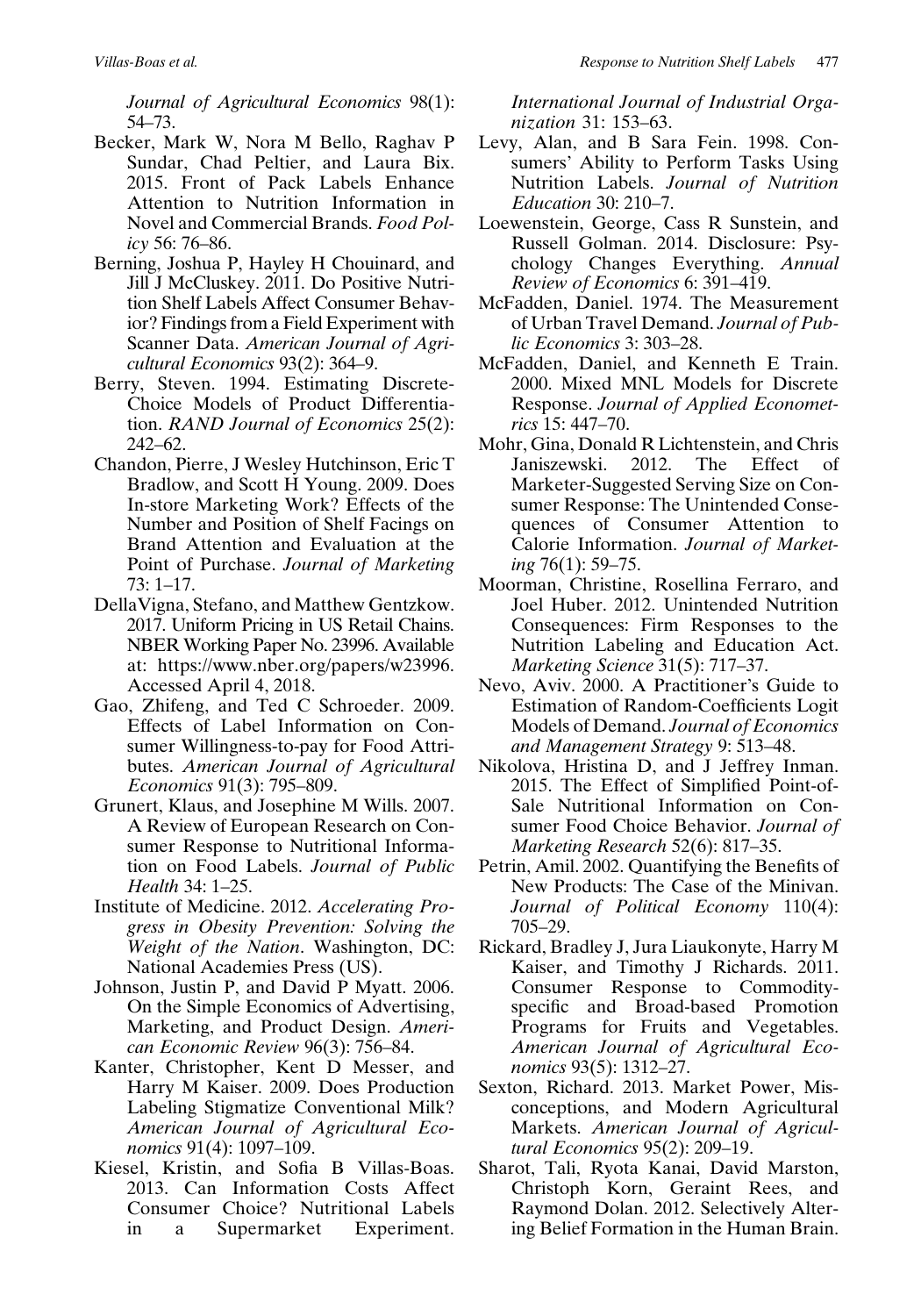Proceedings of the National Academy of Sciences of the United States of America 109: 17058–62.

- Small, Kenneth, and Harvey S Rosen. 1981. Applied Welfare Economics with Discrete Choice Models. Econometrica 49: 105–30.
- Train, Kenneth. 2009. Discrete Choice Methods with Simulation. New York: Cambridge University Press.
- U.S. Department of Health and Human Services. 2015. 2015-2020 Dietary Guidelines for Americans. Available at: http://health. gov/dietaryguidelines/2015/guidelines/. Accessed January, 3 2018.
- U.S. Food and Drug Administration. 2018. Final Rule: Extension of the Compliance Dates for the Nutrition Facts and Supplement Facts Label and Serving Size Rules. Available at: https://www.fda.gov/Food/ GuidanceRegulation/GuidanceDocumen tsRegulatoryInformation/LabelingNutrit ion/. Accessed June, 19 2018.
- Weil, David, Mary Grahman, and Archon Fung. 2013. Targeting Transparency. Science 340: 1410–1.
- Williams, Peter. 2005. Consumer Understanding and Use of Health Claims for Foods. Nutrition Reviews 63: 256–64.

# Appendix

## Recovering Marginal Costs under Two Market Power Scenarios

Under Bertrand-Nash Pricing, we assume that suppliers maximize profits for every product by choosing each price given the competitor prices and marginal costs c by:

$$
\begin{aligned}\n\max \ \pi_1 &= (p_1 - c_1)s_1 \\
&\vdots \\
\max \ \pi_1 &= (p_N - c_N)s_N.\n\end{aligned}
$$

The resulting first order conditions are:

$$
\frac{\partial \pi_j}{\partial p_j} = \begin{cases} s_1 + (p_1 - c_1) \frac{\partial s_1}{\partial p_1} = 0 \\ \vdots \\ s_N + (p_N - c_N) \frac{\partial s_N}{\partial p_N} = 0 \end{cases}
$$

If we define a matrix  $\delta$  as:

|            | $\partial s_1$ $\partial s_1$                                           |  | $\partial s_1$    |
|------------|-------------------------------------------------------------------------|--|-------------------|
|            | $\frac{\partial p_1}{\partial s_2}$ $\frac{\partial p_2}{\partial s_2}$ |  | $\partial p_{15}$ |
|            |                                                                         |  | $\partial s_2$    |
| $\delta =$ | $\partial p_1$ $\partial p_2$                                           |  | $\partial p_N$    |
|            |                                                                         |  |                   |
|            | $\partial s_N$ $\partial s_N$                                           |  | $\partial s_N$    |
|            | $\partial p_1$ $\partial p_2$                                           |  | $\partial p_N$    |

and let  $T^{bn}$  be the ownership matrix defined as:

$$
T^{bn} = \begin{bmatrix} 1 & 0 & \cdots & 0 \\ 0 & 1 & \cdots & 0 \\ \vdots & \vdots & \cdots & \vdots \\ 0 & 0 & \cdots & 1 \end{bmatrix}
$$

We know that  $T^{bn}(i, k) = 1$  if both j and k are produced by the same firm, and equal to 0 otherwise, and can solve for Bertrand-Nash price cost markups as:

$$
\begin{bmatrix} p_1 - C_1 \\ \vdots \\ \vdots \\ p_N - C_N \end{bmatrix} = - \begin{bmatrix} \vdots \\ T^{bn} \times \delta \\ \vdots \end{bmatrix}^{-1} \begin{bmatrix} s_1 \\ \vdots \\ \vdots \\ s_N \end{bmatrix}.
$$

Here  $T^{bn} \times \delta$  is an element by element multiplication. Re-arranging further, we get:

$$
\begin{bmatrix} \vdots \\ T^{bn} \\ \vdots \end{bmatrix} \times \begin{bmatrix} \vdots \\ \delta \\ \vdots \end{bmatrix} \begin{bmatrix} p_1 - C_1 \\ \vdots \\ p_N - C_N \end{bmatrix} = - \begin{bmatrix} s_1 \\ \vdots \\ s_N \end{bmatrix}
$$

$$
\begin{bmatrix} p_1 \\ \vdots \\ p_N \end{bmatrix} - \begin{bmatrix} \hat{c}_1 \\ \vdots \\ \hat{c}_N \end{bmatrix} = - \begin{bmatrix} \vdots \\ T^{bn} \times \delta(p_1 \cdot p_N) \\ \vdots \end{bmatrix}^{-1} \begin{bmatrix} s_1(p_1 \cdot p_N) \\ \vdots \\ s_N(p_1 \cdot p_N) \end{bmatrix}
$$

The upper bound on marginal costs  $C^{bn}$ given Bertrand-Nash is:

$$
\hat{C}^{bn} = p - m^{bn}.
$$

Here  $m^{bn}$  denote the Bertrand Nash margins:

$$
\begin{bmatrix} \hat{C}_1^{bn} \\ \vdots \\ \hat{C}_N^{bn} \end{bmatrix} = \begin{bmatrix} p_1 \\ \vdots \\ \hat{C}_N \end{bmatrix} + \begin{bmatrix} \vdots \\ T^{bn} \times \delta(p_1 \cdot p_N) \\ \vdots \end{bmatrix}^{-1} \begin{bmatrix} s_1(p_1 \cdot p_N) \\ \vdots \\ s_N(p_1 \cdot p_N) \end{bmatrix}
$$